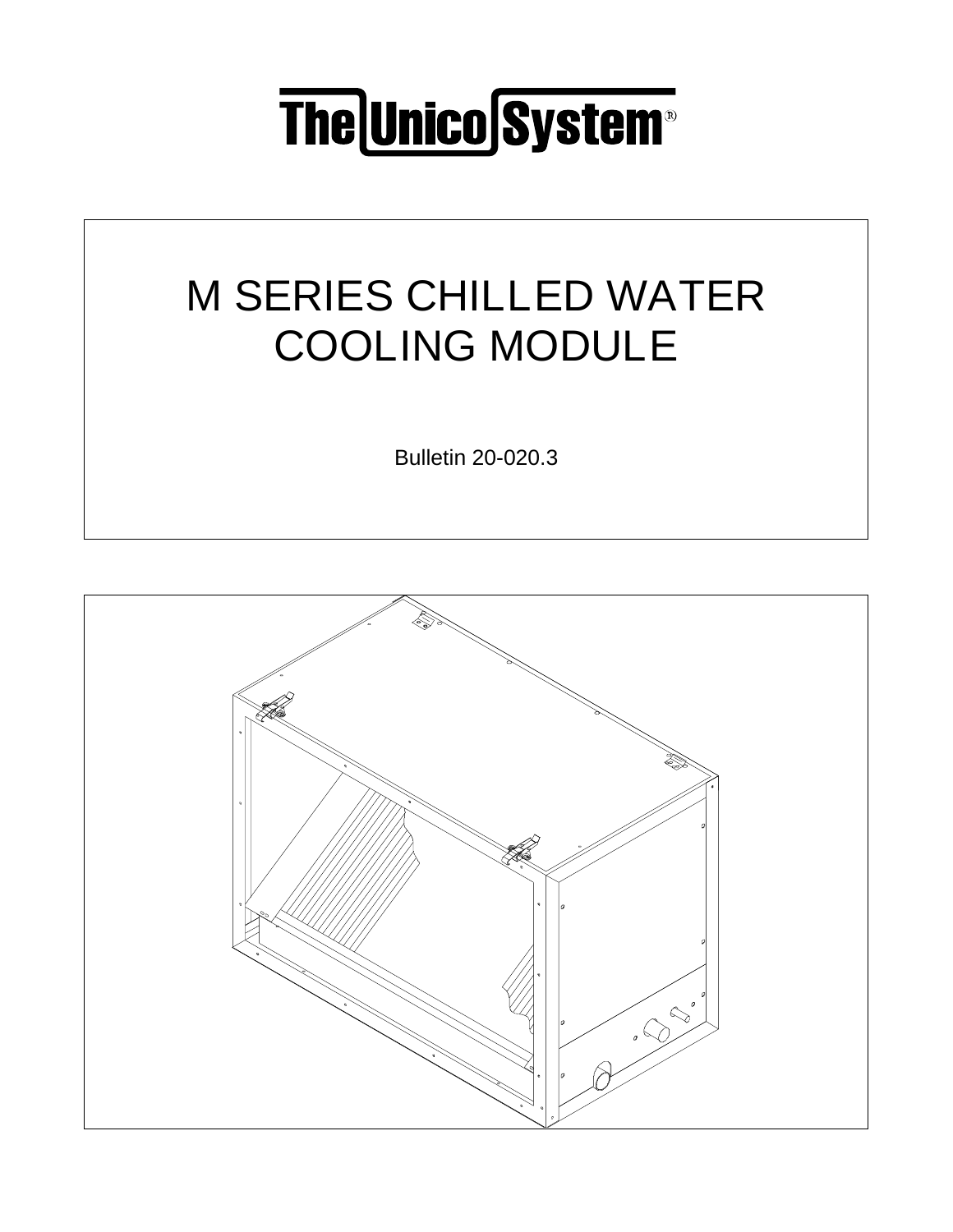### **TABLE OF CONTENTS**

Certified to UL Standard 1995 Conforms to CAN/CSA Standard C22.2 NO. 236 C



 $Cf$ 

Unico products comply with the European<br>regulations that guarantee product safety.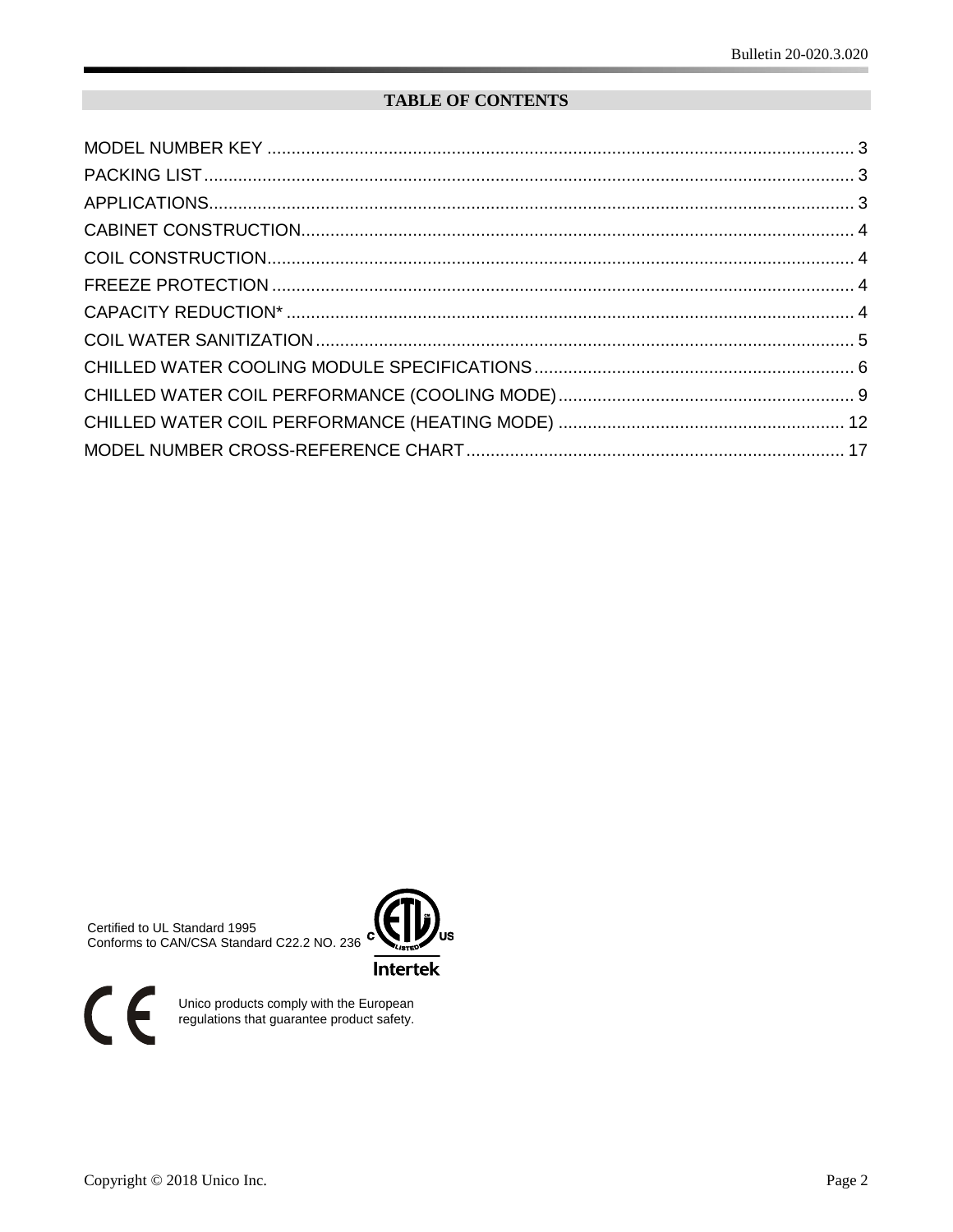#### <span id="page-2-0"></span>**MODEL NUMBER KEY**

<u>M\_2430 C L 1 - C -</u>  $(1)$   $(2)$   $(3)$   $(4)$   $(5)$   $(6)$   $(7)$ 

\* A cross-reference chart listing current and past model numbers is

(1) – Chilled Water Coil Module

(8) – Screws for latches and keepers

**PACKING LIST**

<span id="page-2-2"></span>**APPLICATIONS** The *Unico System* designed and built chilled water coil modules can be easily installed with the matching *Unico System* blower modules (refer to table below). The chilled water coil module can be used for zone cooling in a central chiller system or in combination with a residential chilled water unit. For large applications, multiple systems can be installed to cool more than one zone. Capacities range from 15,400 Btu/hr to 52,400 Btu/hr (4.5 to 15kW) for cooling and 19,200 Btu/hr – 127,900 Btu/hr (56 to 37.5 kW) for heating. For smaller applications use the M1218 unit (See Bulletin 30-10). The chilled water coil module is compatible with ground source chillers for

Chilled Water Module Matching Blower

M1218CL1-C M1218BL1 M2430CL1-C M2430BL1 M3036CL1-C | M3036BL1 M3642CL1-C\* M3642BL1 M4860CL1-C\* M4860BL1

Module

- ① Unit Type
- $M = Modular$

③ Module Type  $C = \text{Coil}$ 

② Nominal Capacity 1218 = 12000 to 18000 Btu/hr (3.5 to 5.3 kW) 2430 = 24000 to 30000 Btu/hr (7.0 to 8.8 kW) 3036 = 30000 to 36000 Btu/hr (8.8 to 10.5 kW) 3642 = 36000 to 42000 Btu/hr (10.5 to 12.3 kW) 4860 = 48000 to 60000 Btu/hr (14.0 to 17.5 kW)

available at the end of this bulletin.

<span id="page-2-1"></span>Package Includes:

 $(1)$  – Cabinet

 $(2)$  – Latches (2) – Latch Keepers

(1) – Bulletin 20.020.3 (1) – PVC Condensate Trap

- ④ Configuration  $L = Left$ -hand connection
- ⑤ Revision 1, 2, 3, etc.
- ⑥ Coil Preference  $X = No$  cooling coil or drain pan C = Chilled water coil
- ⑦ Paint Color (blank) = None  $1 =$  White



**Figure 1. M2430CL1-C Chilled Water Cooling Module**



**Figure 2. M4860CL1-C Chilled Water Cooling Module**



**Figure 3. Typical Horizontal Installation with Unico System Chilled Water Module and Blower Module.**



geothermal applications.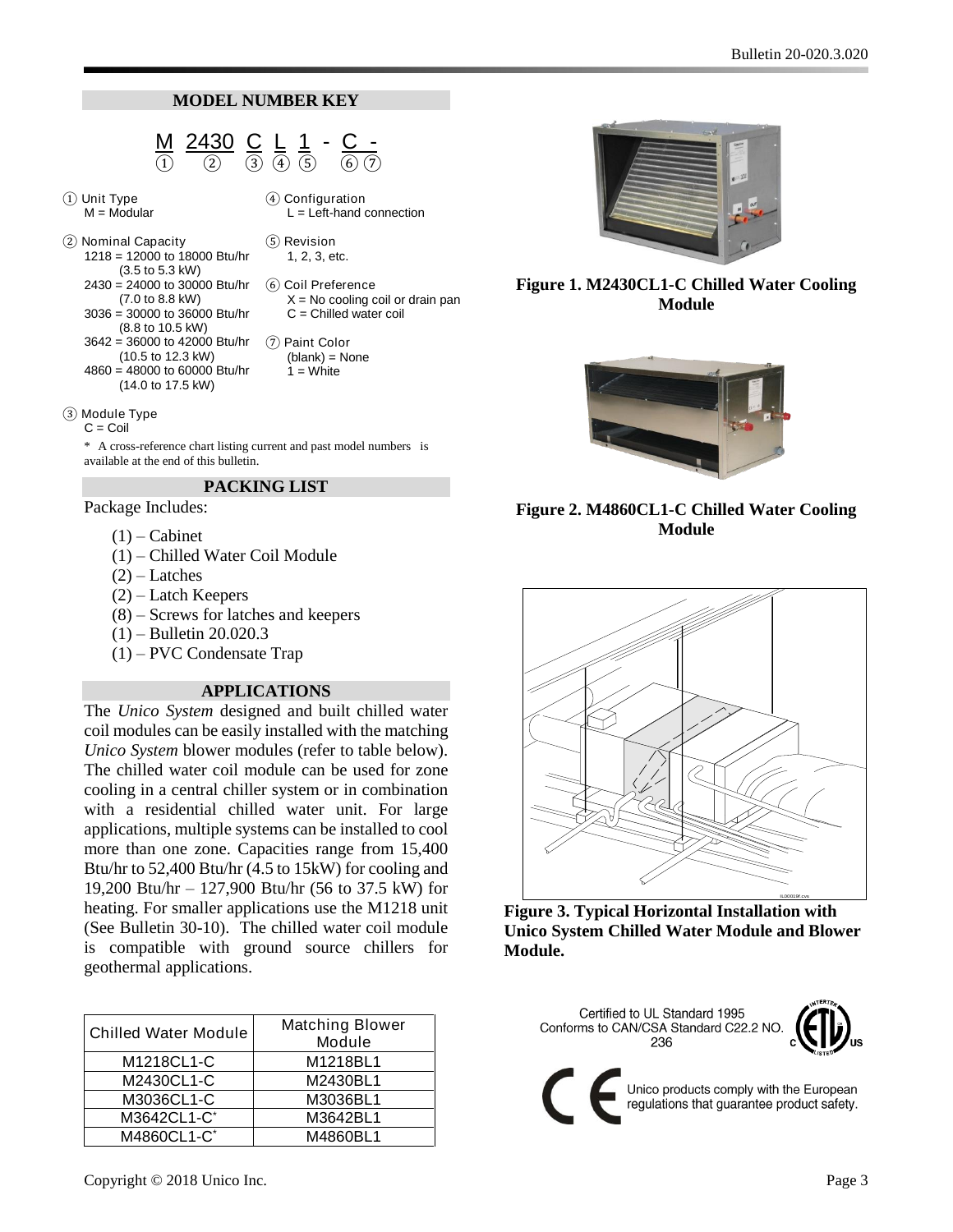#### **CABINET CONSTRUCTION**

<span id="page-3-0"></span>The cabinet is constructed of 22 gauge (0.030 in, 0.76 mm) galvanized steel with removable access panels on both sides for ease of service. All access panels are secured with slotted hex head washer screws and hardened steel U-clip nuts to prevent stripping. The cabinet is fully lined with closed cell insulation and does not contain fiberglass insulation. Easy snap latches are included for quick field assembly with the matching modules. See dimensional drawing for additional information

#### **COIL CONSTRUCTION**

<span id="page-3-1"></span>*Unico System* coils are constructed of evenly spaced aluminum fins mechanically bonded to copper tubes. The tubes are 3/8-inch (9.5 mm) outside diameter. Full fin collars provide the greatest tube-fin contact for excellent heat transfer. The coil is pressure tested and then factory leak tested. The drain pan is constructed of stainless steel for maximum corrosion protection with either a 1/2-in (13-mm) or 3/4-in (19-mm) FPT drain connection. All water lines are sweat connections extending outside of the cabinet.

#### **FREEZE PROTECTION**

<span id="page-3-2"></span>If the unit will be installed in an area that has temperatures below freezing, then the water must be protected from freezing. The most common antifreeze is propylene glycol or ethylene glycol mixed with water. Propylene glycol is non-toxic and must be used for food-service installation. Ethylene glycol is toxic. We recommend using corrosion inhibited glycol such as DowFrost® or DowTherm® (trademark of Dow Chemical) to increase coil life. When using pure glycol, the coil can safely operate and survive at temperatures above the values shown in the table. If you use corrosion inhibited glycol, the freezing point will be a 2°F (1°C) warmer.

| Minimum amount (% vol) of glycol required<br>for freeze protection. |                                                                                                                      |    |    |  |  |  |  |  |  |  |  |  |  |
|---------------------------------------------------------------------|----------------------------------------------------------------------------------------------------------------------|----|----|--|--|--|--|--|--|--|--|--|--|
|                                                                     | Propylene<br>Lowest Expected<br>Ethylene<br>Glycol <sup>+</sup><br><b>Outdoor Temperature</b><br>Glycol <sup>#</sup> |    |    |  |  |  |  |  |  |  |  |  |  |
| °F                                                                  | (°C)                                                                                                                 |    |    |  |  |  |  |  |  |  |  |  |  |
| 26                                                                  | -3                                                                                                                   | 11 | 10 |  |  |  |  |  |  |  |  |  |  |
| 20                                                                  | $-7$                                                                                                                 | 18 | 17 |  |  |  |  |  |  |  |  |  |  |
| 10                                                                  | -12                                                                                                                  | 29 | 27 |  |  |  |  |  |  |  |  |  |  |
| 0                                                                   | $-18$                                                                                                                | 36 | 35 |  |  |  |  |  |  |  |  |  |  |
| $-10$                                                               | -23                                                                                                                  | 42 | 41 |  |  |  |  |  |  |  |  |  |  |
| $-20$                                                               | $-29$                                                                                                                | 46 | 47 |  |  |  |  |  |  |  |  |  |  |
| -30                                                                 | $-34$                                                                                                                | 50 | 51 |  |  |  |  |  |  |  |  |  |  |
| $-40$                                                               | $-40$                                                                                                                | 54 | 55 |  |  |  |  |  |  |  |  |  |  |
| -50                                                                 | 57<br>-46<br>59                                                                                                      |    |    |  |  |  |  |  |  |  |  |  |  |
| -60                                                                 | $-51$                                                                                                                | 60 | 63 |  |  |  |  |  |  |  |  |  |  |

† Dow Chemical DOWFROST inhibited propylene glycol bulletin 180-01314-1101 ‡ Dow Chemical DOWTHERM SR-1 inhibited ethylene glycol bulletin 180-01312- 602

#### **CAPACITY REDUCTION\***

<span id="page-3-3"></span>Adding glycol to the system will reduce the heat transfer capacity of the coil per the following table. Be sure to multiply the capacity in previous tables by the glycol multiplier. Glycol also has a different viscosity than water so be sure to multiply the water pressure drop in the previous tables by the multiplier below.

| <b>Capacity Multiplier for Glycol Addition</b> |      |      |      |      |      |  |  |  |  |  |  |  |
|------------------------------------------------|------|------|------|------|------|--|--|--|--|--|--|--|
| Glycol % by wt.                                | 10   | 20   | 30   | 40   | 50   |  |  |  |  |  |  |  |
| <b>Propylene Glycol</b>                        | 0.90 | 0.83 | 0.79 | 0.75 | 0.71 |  |  |  |  |  |  |  |
| <b>Ethylene Glycol</b>                         | 0.94 | 0.89 | 0.81 | 0.73 | 0.74 |  |  |  |  |  |  |  |

| <b>Pressure Drop Multiplier</b> |      |      |      |      |      |  |  |  |  |  |  |  |
|---------------------------------|------|------|------|------|------|--|--|--|--|--|--|--|
| Glycol % by wt.                 | 10   | 20   | 30   | 40   | 50   |  |  |  |  |  |  |  |
| <b>Propylene Glycol</b>         | 0.94 | 0.88 | 1.10 | 1.42 | 2.04 |  |  |  |  |  |  |  |
| <b>Ethylene Glycol</b>          | 1.05 | 0.97 | 0.90 | 1.41 | 1.86 |  |  |  |  |  |  |  |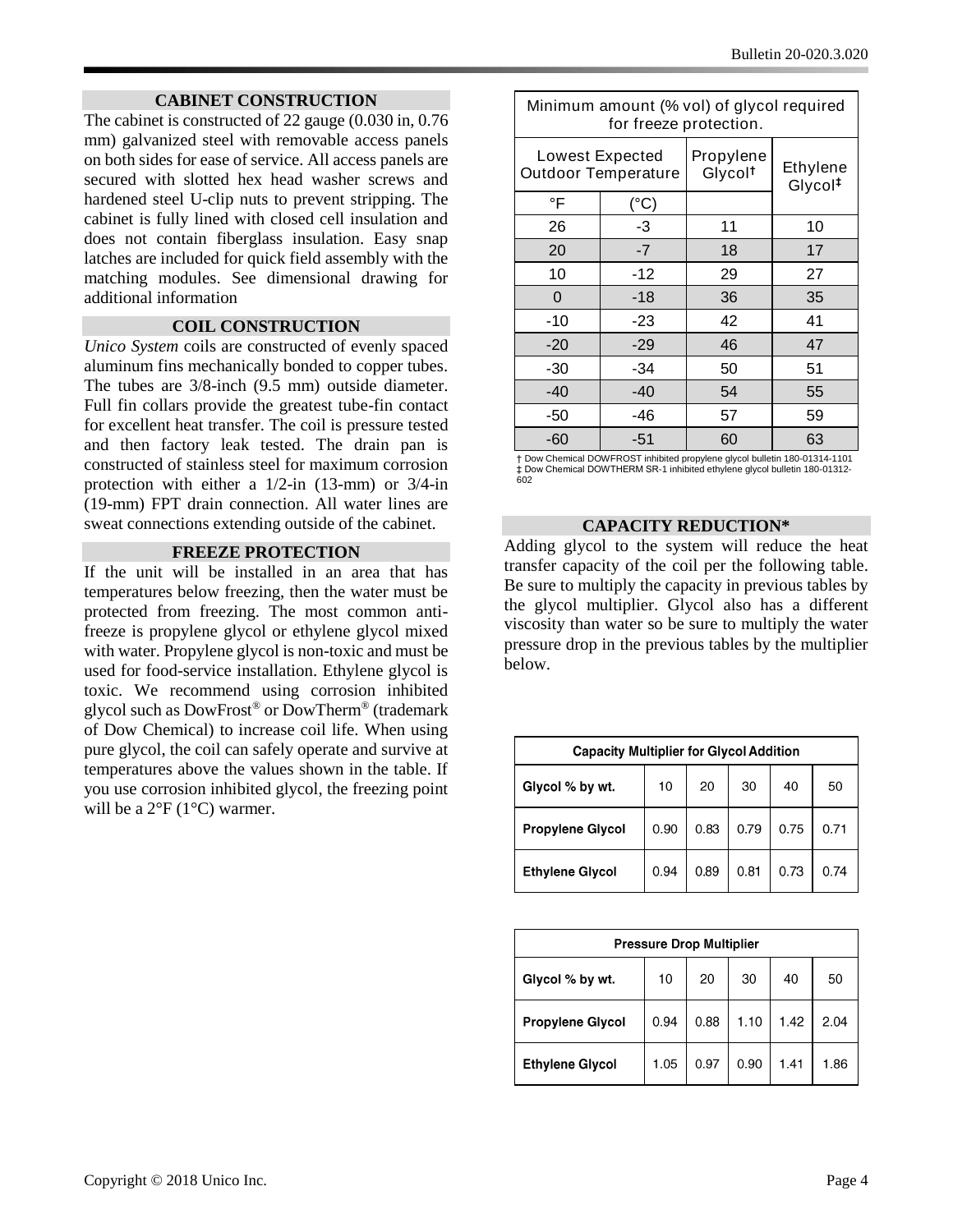The entering air temperature also affects the capacity of the coil. The capacity decreases as the air temperature decreases. The following table shows a range of dry and wet bulb temperatures. The wet bulb temperatures are determined by the dry bulb temperature with approximately 50% relative humidity. Be sure to multiply the capacity in previous tables by the air temperature multiplier as shown in the table.

| <b>Capacity Multipliers for Temperature Change</b>                                        |                  |                  |                  |                  |  |  |  |  |  |  |  |  |
|-------------------------------------------------------------------------------------------|------------------|------------------|------------------|------------------|--|--|--|--|--|--|--|--|
| <b>Entering Air</b><br>Dry/Wet Bulb<br>Temperature,<br>$\mathrm{P}F, \mathrm{C}^{\circ}C$ | 70/58<br>(21/14) | 75/63<br>(24/17) | 80/67<br>(27/19) | 85/71<br>(29/22) |  |  |  |  |  |  |  |  |
| Capacity<br><b>Multiplier</b>                                                             | 0.58             | 0.80             | 1.00             | 1.22             |  |  |  |  |  |  |  |  |

#### **COIL WATER SANITIZATION**

<span id="page-4-0"></span>Untreated water and water-glycol mixtures can promote microbial growth. To prevent this, use oxygen barrier PEX tubing, add an antimicrobial additive such as Dowicide®, or use at least 20% glycol.

**Example**. Consider a M4860CL1-C in cooling mode with 10 GPM (0.63 L/s) at 1250 CFM (590 L/s) and with 45°F (7.2°C) entering water temperature. The capacity from the table is 55.1 MBH (16.1 kW). Using the capacity multipliers from the tables, determine the capacity for a 20 percent mixture of propylene glycol with the water, at an entering air temperature of 75°F (24°C) dry bulb and 63°F (17°C) wet bulb, using the following equation:

New Capacity in MBH  $(kW) = Original Capacity X Propylene Glycol Capacity Multiplier X Air Temp. Multiplier$ 

 $New Capacity = 55.1 \, MBH \, X \, 0.83 \, X \, 0.80$ 

**New Capacity = 36.5 MBH (10.7 kW)**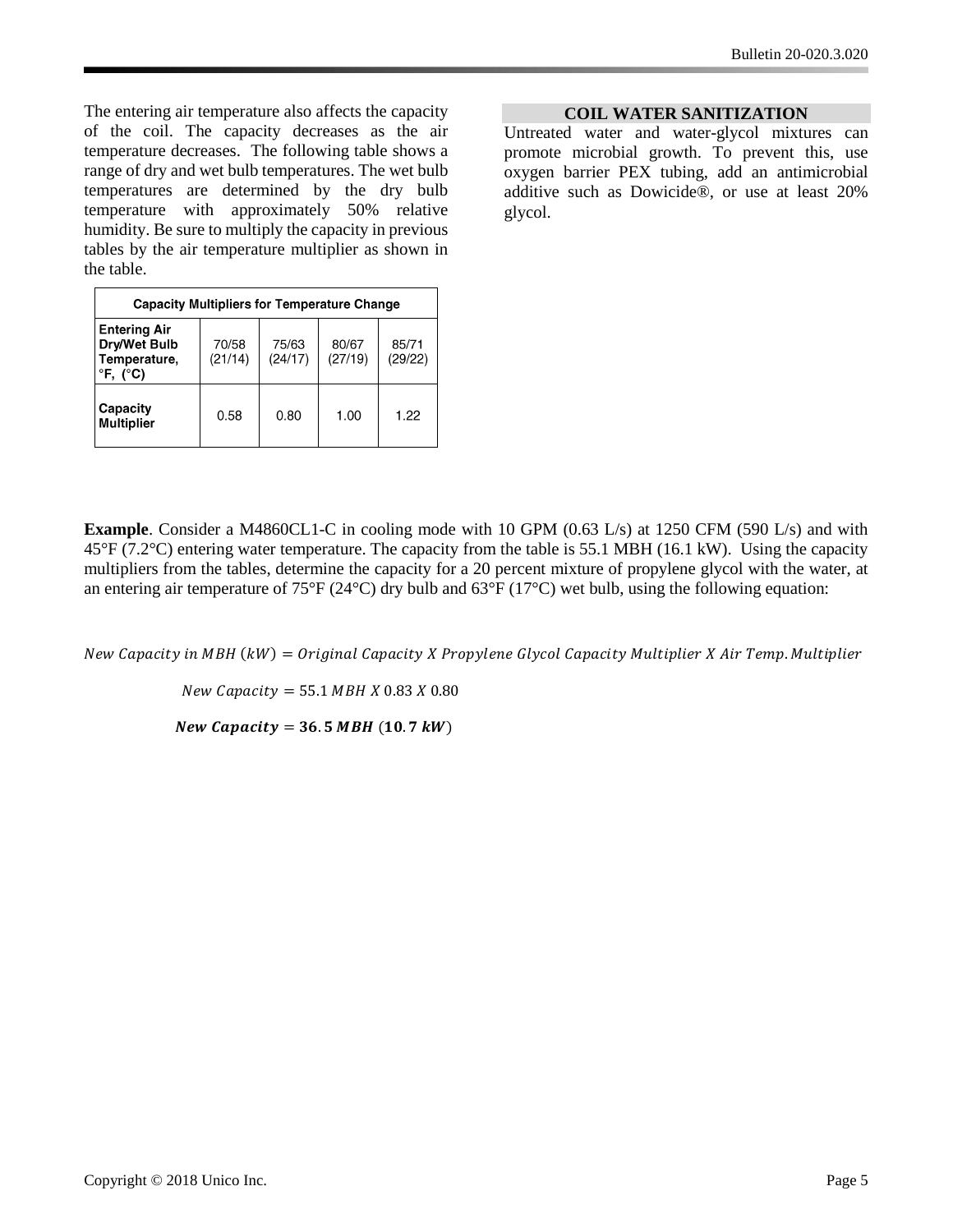|                                 | Chilled Water Module Model No.                                  | M1218CL1-C     | M2430CL1-C   | M3036CL1-C   | M3642CL1-C   | M4860CL1-C     |
|---------------------------------|-----------------------------------------------------------------|----------------|--------------|--------------|--------------|----------------|
|                                 | Net Face Area.<br>[ft. <sup>2</sup> , $(m2)$ ]                  | 1.17(0.11)     | 2.129(0.20)  | 2.650(0.25)  | 3.483(0.32)  | 7.33(0.68)     |
|                                 | Tube Diameter.<br>$[$ in., $(mm)]$                              | 3/8(9.5)       | 3/8(9.5)     | 3/8(9.5)     | 3/8(9.5)     | 3/8(9.5)       |
| <b>Water Coil</b><br>Properties | No. of Rows                                                     | 6              | 6            | 6            | 6            | 4              |
|                                 | Fin Density,<br>[fins/in., (fins/m)]                            | 15 (590)       | 15.5 (610)   | 15.5 (610)   | 15.5 (610)   | 14 (550)       |
|                                 | Design Pressure,<br>[psig, (kPa)]                               | 320 (2206)     | 320 (2206)   | 320 (2206)   | 320 (2206)   | 320 (2206)     |
|                                 | <b>Water Connection Size.</b><br>ODF Sweat,<br>$[$ in., $(mm)]$ | 5/8(15.9)      | $7/8$ (22.2) | $7/8$ (22.2) | $7/8$ (22.2) | $1-1/8$ (28.5) |
|                                 | Condensate drain<br>connection size, FPT,<br>$[$ in., $(mm)]$   | 1/2(13)        | 3/4(19)      | 3/4(19)      | 3/4(19)      | 3/4(19)        |
|                                 | Coil Water Volume,<br>[gal., (L)]                               | 0.6(2.2)       | 0.9(3.4)     | 1.04(3.9)    | 1.4(5.3)     | 2.0(7.6)       |
|                                 | A                                                               | $\blacksquare$ | 25 (635)     | 30 (762)     | 38 (965)     | 38 (965)       |
| Cabinet<br>Dimensions           | B                                                               |                | 23 (584)     | 28 (711)     | 36 (914)     | 36 (914)       |
| [in., (mm)]                     | C                                                               |                | 20 (508)     | 25 (635)     | 33 (838)     | 32 (813)       |
| Shipping Weight [lbs, (kg)]     |                                                                 | 33(15)         | 60(27)       | 70 (31.8)    | 78 (36)      | 105(48)        |

## <span id="page-5-0"></span>**CHILLED WATER COOLING MODULE SPECIFICATIONS**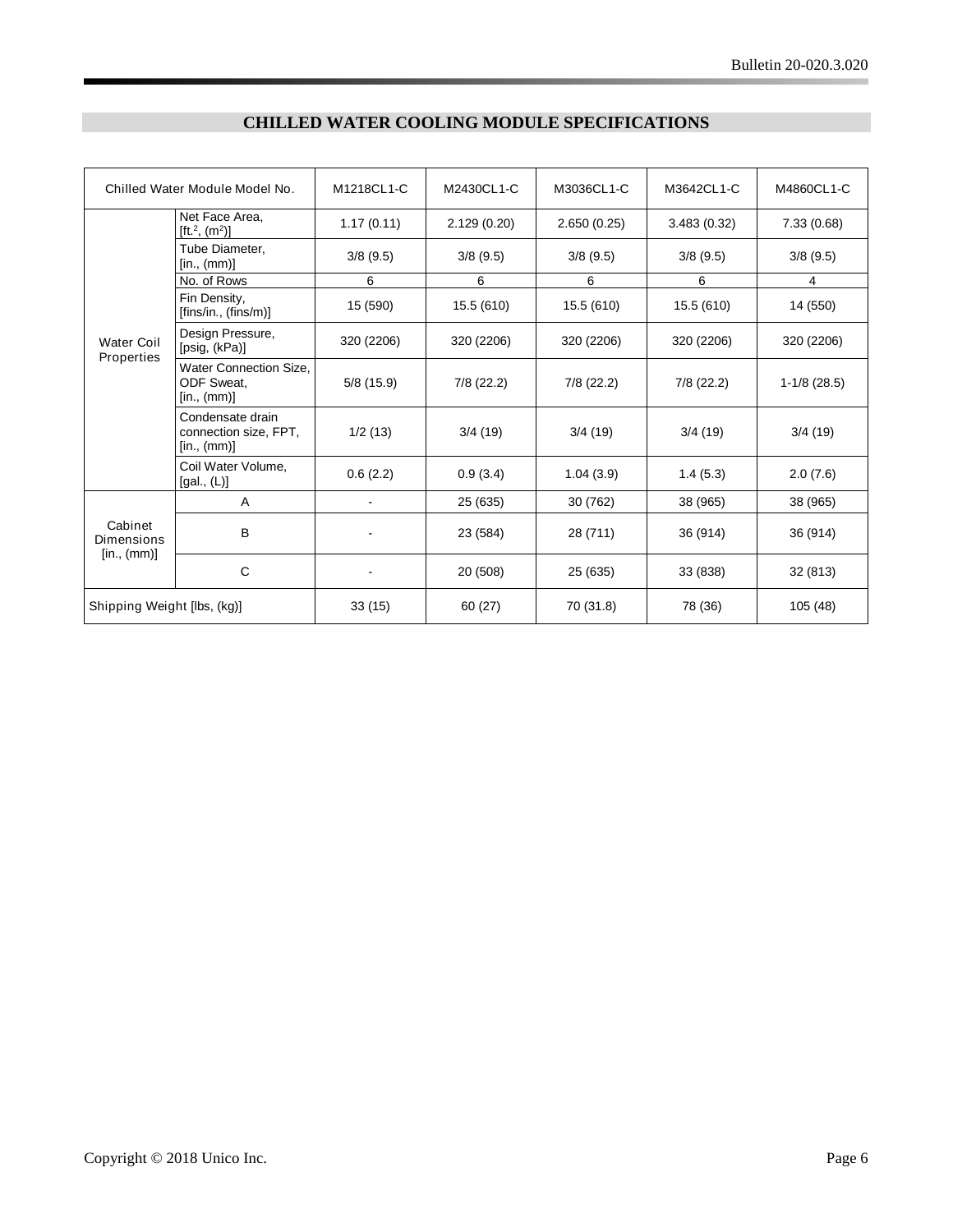

UNIT SHOWN IN HORIZONTAL CONFIGURATION. ALL DIMENSIONS IN INCHES (mm).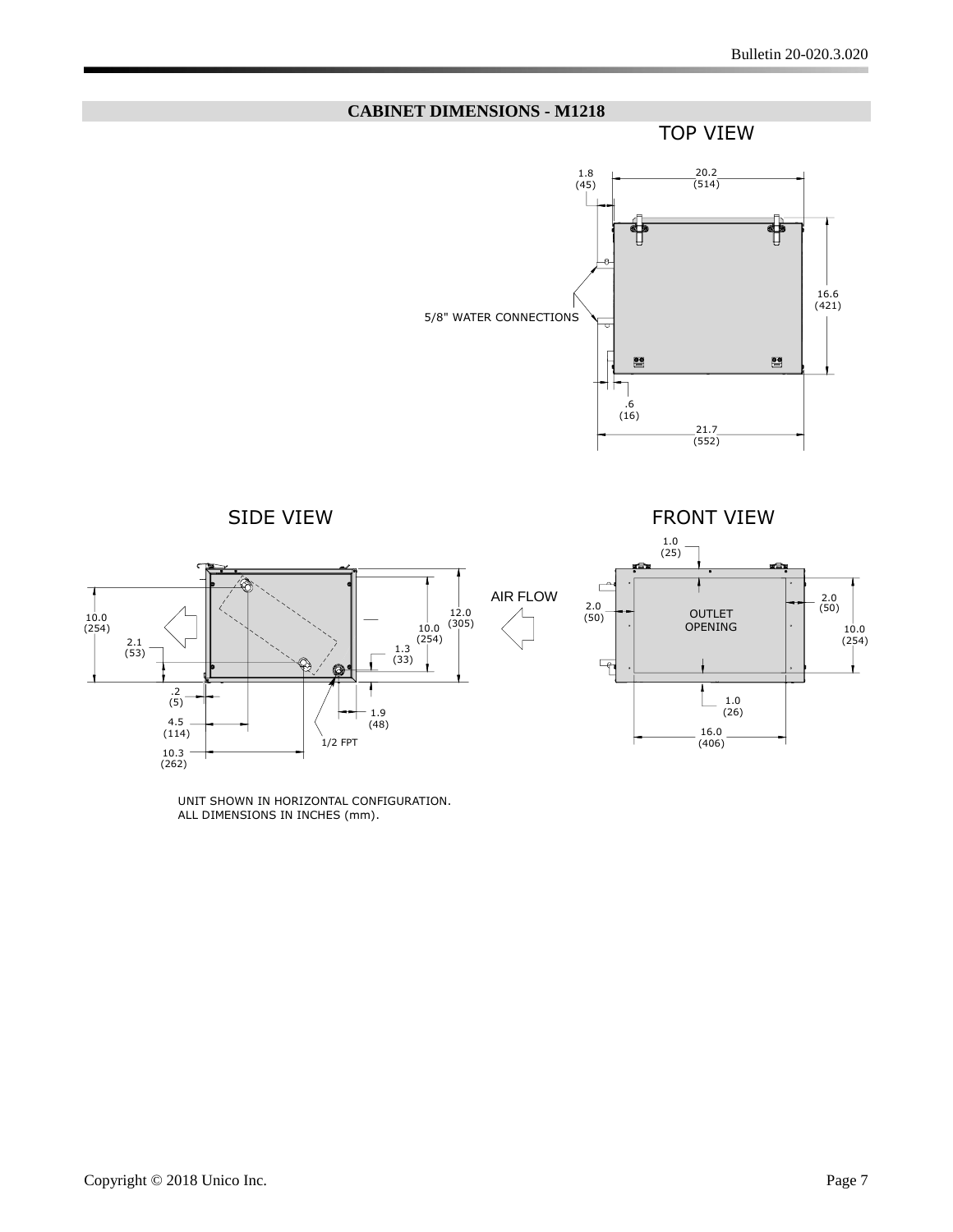

UNIT SHOWN IN HORIZONTALAIRFLOW CONFIGURATION USE ALTERNATE OPENINGS FOR VERTICALAIRFLOW. ALL DIMENSIONS IN INCHES (mm).

IL00118e.cvx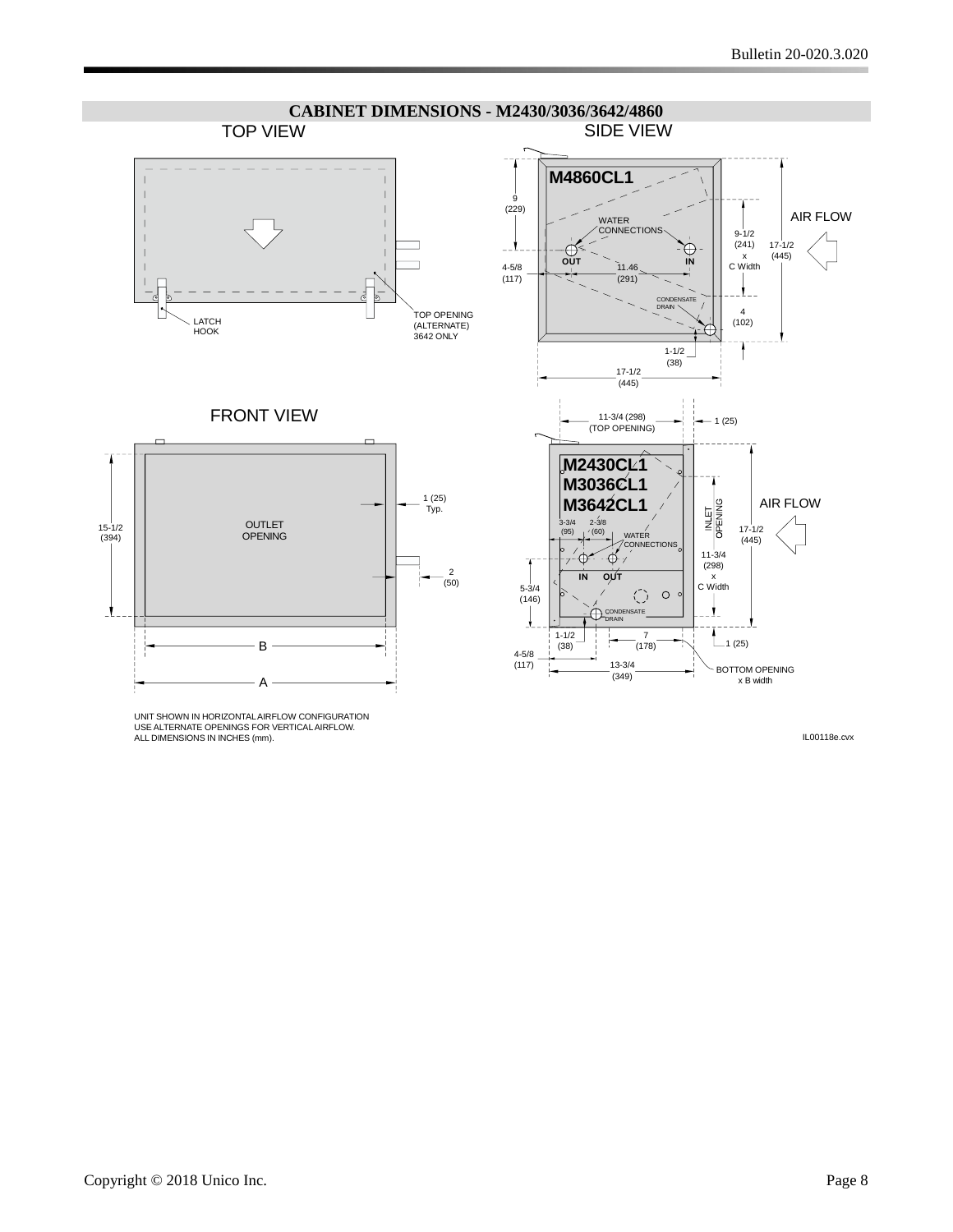### <span id="page-8-0"></span>**CHILLED WATER COIL PERFORMANCE (COOLING MODE)**

The performance tables below are based on 80°F db/67°F wb (27°C db/19°C wb) entering air and pure water. See capacity multiplier tables for correction factors for different temperatures and glycol concentrations.

|           |                               | M1218CL1-C     |                           |                       |            |            |                       | Airflow    |            |                       |            | Water      |          |      |
|-----------|-------------------------------|----------------|---------------------------|-----------------------|------------|------------|-----------------------|------------|------------|-----------------------|------------|------------|----------|------|
|           | Entering                      |                |                           |                       | 200 (0.09) |            |                       | 300 (0.14) |            |                       | 400 (0.19) |            | Pressure |      |
|           | Water<br>Temp                 |                | <b>Water Flow</b><br>Rate | <b>Total Capacity</b> |            | <b>SHR</b> | <b>Total Capacity</b> |            | <b>SHR</b> | <b>Total Capacity</b> |            | <b>SHR</b> | Drop     |      |
| $\circ$ F | $^{\circ}$ C                  | <b>GPM</b>     | L/s                       | <b>MBH</b>            | kW         |            | <b>MBH</b>            | kW         |            | <b>MBH</b>            | kW         |            | ft. w.g. | kPa  |
|           | 2<br>40<br>(4.4)<br>4<br>6    |                | (0.13)                    | 11.1                  | (3.25)     | 0.62       | 14.1                  | (4.13)     | 0.64       | 16.0                  | (4.68)     | 0.67       | 1.0      | 3.0  |
|           |                               |                | (0.25)                    | 11.9                  | (3.48)     | 0.61       | 15.8                  | (4.63)     | 0.62       | 18.7                  | (5.47)     | 0.64       | 3.3      | 9.9  |
|           |                               |                | (0.38)                    | 12.5                  | (3.66)     | 0.60       | 17.2                  | (5.04)     | 0.61       | 20.9                  | (6.11)     | 0.62       | 7.5      | 22.4 |
|           |                               | 2              | (0.13)                    | 8.6                   | (2.52)     | 0.66       | 10.7                  | (3.14)     | 0.71       | 12.2                  | (3.58)     | 0.75       | 0.9      | 2.7  |
| 45        | (7.2)                         | 4              | (0.25)                    | 10.1                  | (2.96)     | 0.63       | 13.3                  | (3.90)     | 0.65       | 15.7                  | (4.61)     | 0.68       | 3.4      | 10.2 |
|           |                               | 6              | (0.38)                    | 10.6                  | (3.11)     | 0.62       | 14.5                  | (4.25)     | 0.64       | 17.5                  | (5.14)     | 0.65       | 7.4      | 22.1 |
|           |                               | $\overline{2}$ | (0.13)                    | 6.9                   | (2.02)     | 0.72       | 8.7                   | (2.55)     | 0.78       | 10.1                  | (2.96)     | 0.82       | 0.9      | 2.7  |
| 50        | (10.0)                        | 4              | (0.25)                    | 8.1                   | (2.37)     | 0.68       | 10.7                  | (3.14)     | 0.71       | 12.7                  | (3.72)     | 0.74       | 3.4      | 10.2 |
|           |                               | 6              | (0.38)                    | 8.5                   | (2.49)     | 0.67       | 11.6                  | (3.40)     | 0.69       | 14.0                  | (4.09)     | 0.71       | 7.3      | 21.8 |
|           |                               | 2              | (0.13)                    | 5.3                   | (1.55)     | 0.83       | 6.9                   | (2.02)     | 0.88       | 8.2                   | (2.40)     | 0.92       | 0.7      | 2.1  |
| 55        | (12.8)                        |                | (0.25)                    | 6.0                   | (1.75)     | 0.77       | 8.0                   | (2.34)     | 0.81       | 9.7                   | (2.84)     | 0.85       | 3.4      | 10.2 |
|           | 6<br>(0.38)                   |                |                           | 6.3                   | (1.84)     | 0.76       | 8.6                   | (2.52)     | 0.79       | 10.5                  | (3.07)     | 0.82       | 7.2      | 21.5 |
|           | Recommended No. of<br>Outlets |                |                           |                       | 6          |            |                       | 9          |            |                       | 12         |            |          |      |

|            |               | M2430CL1-C                    |                           |            |                  |            |            |                 | Airflow    |                   |                  |            |            |                   |            | Water    |      |
|------------|---------------|-------------------------------|---------------------------|------------|------------------|------------|------------|-----------------|------------|-------------------|------------------|------------|------------|-------------------|------------|----------|------|
|            | Entering      |                               |                           |            | 400CFM (189 L/s) |            |            | 500CFM (236L/s) |            |                   | 600CFM (283 L/s) |            |            | 700CFM (330L/s)   |            | Pressure |      |
|            | Water<br>Temp |                               | Water<br><b>Flow Rate</b> | Total      | Capacity         | <b>SHR</b> | Total      | Capacity        | <b>SHR</b> | Total<br>Capacity |                  | <b>SHR</b> |            | Total<br>Capacity | <b>SHR</b> | Drop     |      |
| $\circ$ F  | °C            | <b>GPM</b>                    | L/s                       | <b>MBH</b> | kW               |            | <b>MBH</b> | kW              |            | <b>MBH</b>        | kW               |            | <b>MBH</b> | kW                |            | ft. w.g. | kPa  |
|            |               | 2                             | 0.13                      | 18.9       | 5.5              | 0.64       | 21.1       | 6.2             | 0.66       | 22.7              | 6.7              | 0.68       | 24.0       | 7.0               | 0.69       | 1.0      | 3.0  |
| 40         | 4.4           | 4                             | 0.25                      | 22.2       | 6.5              | 0.62       | 25.4       | 7.4             | 0.63       | 28.1              | 8.2              | 0.64       | 30.3       | 8.9               | 0.66       | 3.3      | 9.9  |
|            |               | 6                             | 0.38                      | 24.2       | 7.1              | 0.61       | 28.5       | 8.4             | 0.61       | 32.0              | 9.4              | 0.62       | 35.1       | 10.3              | 0.63       | 7.5      | 22.4 |
|            |               | 8                             | 0.50                      | 25.2       | 7.4              | 0.60       | 30.0       | 8.8             | 0.61       | 34.2              | 10.0             | 0.61       | 37.9       | 11.1              | 0.62       | 12.7     | 37.9 |
|            |               | $\overline{2}$                | 0.13                      | 16.0       | 4.7              | 0.68       | 17.9       | 5.2             | 0.70       | 19.4              | 5.7              | 0.72       | 20.7       | 6.1               | 0.74       | 0.9      | 2.7  |
| 45         | 7.2           | 4                             | 0.25                      | 18.7       | 5.5              | 0.65       | 21.5       | 6.3             | 0.66       | 23.7              | 6.9              | 0.68       | 25.7       | 7.5               | 0.70       | 3.4      | 10.2 |
|            |               | 6                             | 0.38                      | 20.4       | 6.0              | 0.63       | 24.0       | 7.0             | 0.64       | 26.9              | 7.9              | 0.65       | 29.5       | 8.6               | 0.66       | 7.4      | 22.1 |
|            |               | 8                             | 0.50                      | 21.3       | 6.2              | 0.62       | 25.3       | 7.4             | 0.63       | 28.8              | 8.4              | 0.64       | 31.9       | 9.3               | 0.65       | 12.6     | 37.6 |
|            |               | $\overline{2}$                | 0.13                      | 13.1       | 3.8              | 0.74       | 14.8       | 4.3             | 0.77       | 16.3              | 4.8              | 0.79       | 17.4       | 5.1               | 0.80       | 0.9      | 2.7  |
| 50         | 10.0          | 4                             | 0.25                      | 15.1       | 4.4              | 0.70       | 17.4       | 5.1             | 0.72       | 19.3              | 5.7              | 0.74       | 21.0       | 6.2               | 0.76       | 3.4      | 10.2 |
|            |               | 6                             | 0.38                      | 16.4       | 4.8              | 0.68       | 19.3       | 5.7             | 0.69       | 21.7              | 6.4              | 0.71       | 23.8       | 7.0               | 0.72       | 7.3      | 21.8 |
|            |               | 8                             | 0.50                      | 17.1       | 5.0              | 0.67       | 20.3       | 5.9             | 0.68       | 23.1              | 6.8              | 0.69       | 25.6       | 7.5               | 0.70       | 12.4     | 37.1 |
|            |               | 2                             | 0.13                      | 9.8        | 2.9              | 0.86       | 11.3       | 3.3             | 0.88       | 10.7              | 3.1              | 0.89       | 11.4       | 3.3               | 0.89       | 0.7      | 2.1  |
|            |               | 4                             | 0.25                      | 11.4       | 3.3              | 0.80       | 13.3       | 3.9             | 0.82       | 15.0              | 4.4              | 0.84       | 16.5       | 4.8               | 0.86       | 3.4      | 10.2 |
| 55<br>12.8 |               | 6                             | 0.38                      | 12.2       | 3.6              | 0.77       | 14.4       | 4.2             | 0.79       | 16.3              | 4.8              | 0.81       | 18.1       | 5.3               | 0.83       | 7.2      | 21.5 |
|            |               | 8                             | 0.50                      | 12.6       | 3.7              | 0.76       | 15.0       | 4.4             | 0.77       | 17.2              | 5.0              | 0.79       | 19.1       | 5.6               | 0.80       | 12.3     | 36.8 |
|            |               | Recommended No. of<br>Outlets |                           |            | 12               |            |            | 15              |            |                   | 18               |            |            | 21                |            |          |      |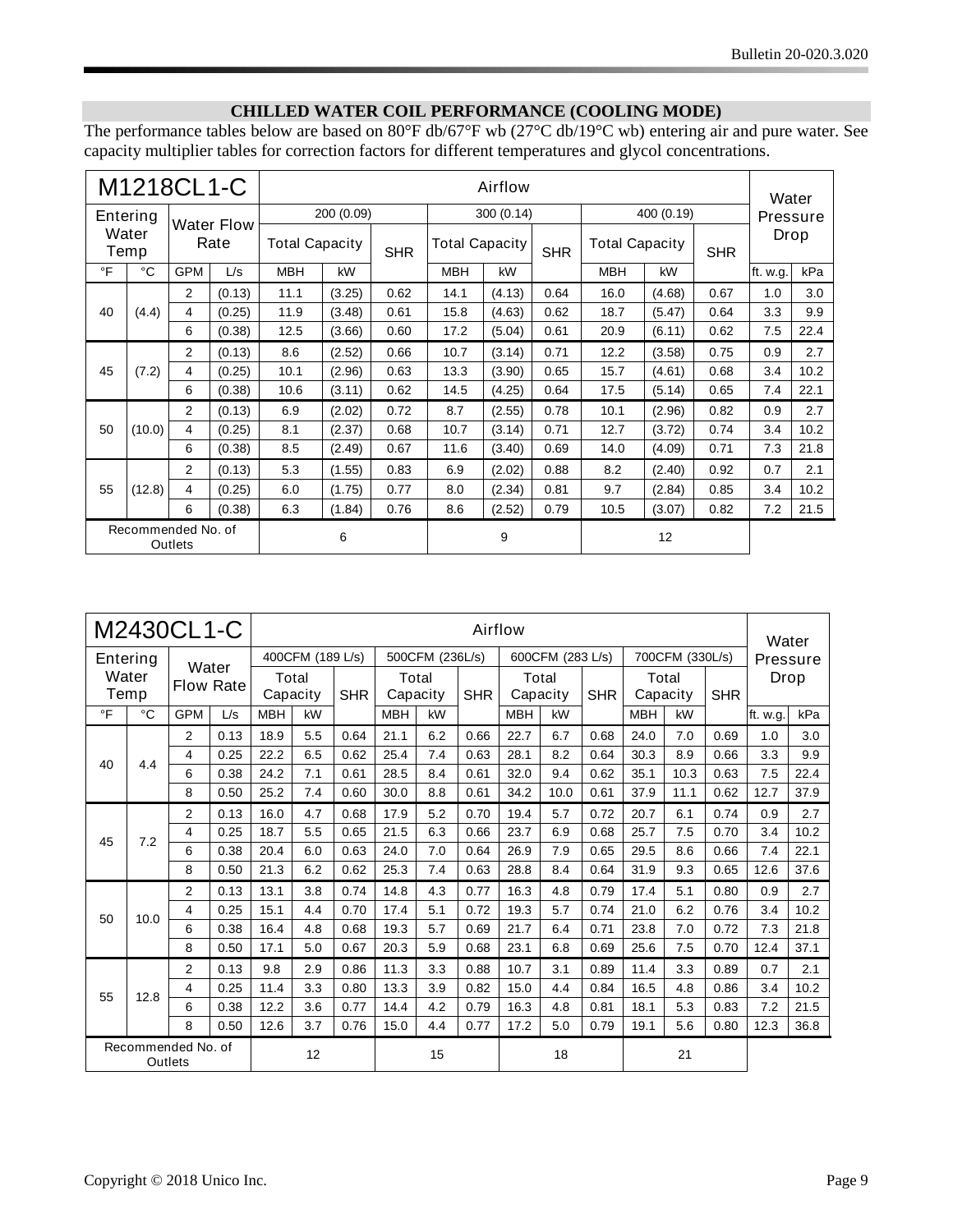|           |                               | M3036CL1-C     |                           |                   |                  |            |                   |                 | Airflow    |                   |                  |            |                   |                 |            | Water    |      |
|-----------|-------------------------------|----------------|---------------------------|-------------------|------------------|------------|-------------------|-----------------|------------|-------------------|------------------|------------|-------------------|-----------------|------------|----------|------|
|           | Entering                      |                |                           |                   | 500CFM (236 L/s) |            |                   | 600CFM (283L/s) |            |                   | 700CFM (330 L/s) |            |                   | 800CFM (378L/s) |            | Pressure |      |
| Water     | Temp                          |                | Water<br><b>Flow Rate</b> | Total<br>Capacity |                  | <b>SHR</b> | Total<br>Capacity |                 | <b>SHR</b> | Total<br>Capacity |                  | <b>SHR</b> | Total<br>Capacity |                 | <b>SHR</b> | Drop     |      |
| $\circ$ F | °C                            | <b>GPM</b>     | L/s                       | <b>MBH</b>        | kW               |            | <b>MBH</b>        | kW              |            | <b>MBH</b>        | kW               |            | <b>MBH</b>        | kW              |            | ft. w.g. | kPa  |
|           |                               | $\overline{2}$ | 0.13                      | 21.3              | 6.2              | 0.66       | 23.1              | 6.8             | 0.68       | 24.4              | 7.2              | 0.69       | 25.4              | 7.4             | 0.70       | 0.60     | 1.8  |
| 40        | 4.4                           | 4              | 0.25                      | 25.3              | 7.4              | 0.63       | 28.1              | 8.2             | 0.64       | 30.3              | 8.9              | 0.66       | 32.3              | 9.5             | 0.67       | 1.80     | 5.4  |
|           |                               | 6              | 0.38                      | 28.5              | 8.4              | 0.61       | 32.1              | 9.4             | 0.62       | 35.3              | 10.3             | 0.63       | 38.0              | 11.1            | 0.64       | 4.20     | 12.5 |
|           |                               | 8              | 0.50                      | 30.1              | 8.8              | 0.61       | 34.5              | 10.1            | 0.61       | 38.3              | 11.2             | 0.62       | 41.6              | 12.2            | 0.62       | 7.20     | 21.5 |
|           |                               | $\overline{2}$ | 0.13                      | 18.1              | 5.3              | 0.70       | 19.7              | 5.8             | 0.72       | 21.0              | 6.1              | 0.74       | 21.9              | 6.4             | 0.75       | 0.60     | 1.8  |
| 45        | 7.2                           | 4              | 0.25                      | 21.4              | 6.3              | 0.66       | 23.7              | 7.0             | 0.68       | 25.7              | 7.5              | 0.70       | 27.5              | 8.1             | 0.71       | 1.80     | 5.4  |
|           |                               | 6              | 0.38                      | 24.0              | 7.0              | 0.64       | 27.1              | 7.9             | 0.65       | 29.7              | 8.7              | 0.66       | 32.1              | 9.4             | 0.67       | 4.20     | 12.5 |
|           |                               | 8              | 0.50                      | 25.5              | 7.5              | 0.63       | 29.1              | 8.5             | 0.64       | 32.2              | 9.5              | 0.65       | 35.1              | 10.3            | 0.66       | 7.20     | 21.5 |
|           |                               | $\overline{2}$ | 0.13                      | 14.9              | 4.4              | 0.76       | 16.5              | 4.8             | 0.78       | 17.7              | 5.2              | 0.80       | 18.6              | 5.4             | 0.81       | 0.60     | 1.8  |
| 50        | 10.0                          | 4              | 0.25                      | 17.3              | 5.1              | 0.72       | 19.3              | 5.7             | 0.74       | 21.1              | 6.2              | 0.76       | 22.7              | 6.6             | 0.78       | 1.80     | 5.4  |
|           |                               | 6              | 0.38                      | 19.3              | 5.7              | 0.69       | 21.8              | 6.4             | 0.71       | 24.0              | 7.0              | 0.72       | 26.0              | 7.6             | 0.74       | 4.20     | 12.3 |
|           |                               | 8              | 0.50                      | 20.5              | 6.0              | 0.68       | 23.4              | 6.8             | 0.69       | 25.9              | 7.6              | 0.70       | 28.2              | 8.3             | 0.71       | 7.10     | 21.2 |
|           |                               | $\overline{2}$ | 0.13                      | 12.0              | 3.5              | 0.85       | 13.5              | 3.9             | 0.87       | 14.6              | 4.3              | 0.89       | 12.8              | 3.8             | 1.00       | 0.50     | 1.5  |
|           |                               | 4              | 0.25                      | 13.3              | 3.9              | 0.82       | 15.1              | 4.4             | 0.84       | 16.7              | 4.9              | 0.86       | 18.2              | 5.3             | 0.88       | 1.80     | 5.4  |
|           | 55<br>12.8                    |                | 0.38                      | 14.5              | 4.2              | 0.79       | 16.5              | 4.8             | 0.80       | 18.3              | 5.4              | 0.82       | 20.0              | 5.9             | 0.84       | 4.10     | 12.3 |
|           | 8<br>0.50                     |                |                           | 15.2              | 4.4              | 0.77       | 17.4              | 5.1             | 0.78       | 19.4              | 5.7              | 0.80       | 21.2              | 6.2             | 0.81       | 7.10     | 21.2 |
|           | Recommended No. of<br>Outlets |                |                           |                   | 15               |            |                   | 18              |            |                   | 21               |            |                   | 24              |            |          |      |

|               |      | M3642CL1-C                    |                  |                   |                  |            |                   |                 | Airflow    |                   |                  |            |            |                   |            | Water    |      |
|---------------|------|-------------------------------|------------------|-------------------|------------------|------------|-------------------|-----------------|------------|-------------------|------------------|------------|------------|-------------------|------------|----------|------|
| Entering      |      |                               | Water            |                   | 700CFM (330 L/s) |            |                   | 800CFM (378L/s) |            |                   | 900CFM (425 L/s) |            |            | 1000CFM (472L/s)  |            | Pressure |      |
| Water<br>Temp |      |                               | <b>Flow Rate</b> | Total<br>Capacity |                  | <b>SHR</b> | Total<br>Capacity |                 | <b>SHR</b> | Total<br>Capacity |                  | <b>SHR</b> |            | Total<br>Capacity | <b>SHR</b> | Drop     |      |
| $\circ$ F     | °C   | <b>GPM</b>                    | L/s              | <b>MBH</b>        | kW               |            | <b>MBH</b>        | kW              |            | <b>MBH</b>        | kW               |            | <b>MBH</b> | kW                |            | ft. w.g. | kPa  |
|               |      | 4                             | 0.13             | 32.8              | 9.6              | 0.64       | 35.2              | 10.3            | 0.66       | 37.2              | 10.9             | 0.67       | 38.9       | 11.4              | 0.68       | 2.1      | 6.3  |
| 40            | 4.4  | 6                             | 0.25             | 37.9              | 11.1             | 0.62       | 41.1              | 12.0            | 0.63       | 43.9              | 12.9             | 0.64       | 46.4       | 13.6              | 0.64       | 5.2      | 15.5 |
|               |      | 8                             | 0.38             | 40.8              | 12.0             | 0.61       | 44.7              | 13.1            | 0.62       | 48.2              | 14.1             | 0.62       | 51.3       | 15.0              | 0.63       | 8.9      | 26.6 |
|               |      | 10                            | 0.50             | 42.5              | 12.5             | 0.61       | 46.9              | 13.7            | 0.61       | 50.9              | 14.9             | 0.61       | 54.6       | 16.0              | 0.62       | 13.5     | 40.3 |
|               |      | 4                             | 0.13             | 27.9              | 8.2              | 0.68       | 30.0              | 8.8             | 0.69       | 31.8              | 9.3              | 0.71       | 33.4       | 9.8               | 0.72       | 2.2      | 6.6  |
| 45            | 7.2  | 6                             | 0.25             | 31.9              | 9.3              | 0.65       | 34.7              | 10.2            | 0.66       | 37.1              | 10.9             | 0.67       | 39.2       | 11.5              | 0.68       | 5.2      | 15.5 |
|               |      | 8                             | 0.38             | 34.4              | 10.1             | 0.64       | 37.6              | 11.0            | 0.64       | 40.6              | 11.9             | 0.65       | 43.2       | 12.7              | 0.66       | 8.8      | 26.3 |
|               |      | 10                            | 0.50             | 35.8              | 10.5             | 0.63       | 39.5              | 11.6            | 0.64       | 42.9              | 12.6             | 0.64       | 46.0       | 13.5              | 0.65       | 13.4     | 40.0 |
|               |      | 4                             | 0.13             | 22.8              | 6.7              | 0.74       | 24.7              | 7.2             | 0.76       | 26.3              | 7.7              | 0.77       | 27.8       | 8.1               | 0.78       | 2.2      | 6.6  |
| 50            | 10.0 | 6                             | 0.25             | 25.8              | 7.6              | 0.70       | 28.1              | 8.2             | 0.72       | 30.2              | 8.9              | 0.73       | 32.0       | 9.4               | 0.74       | 5.1      | 15.2 |
|               |      | 8                             | 0.38             | 27.6              | 8.1              | 0.69       | 30.3              | 8.9             | 0.70       | 32.7              | 9.6              | 0.71       | 34.9       | 10.2              | 0.72       | 8.7      | 26.0 |
|               |      | 10                            | 0.50             | 28.8              | 8.4              | 0.68       | 31.8              | 9.3             | 0.68       | 34.5              | 10.1             | 0.69       | 37.0       | 10.8              | 0.70       | 13.2     | 39.4 |
|               |      | 4                             | 0.13             | 17.9              | 5.2              | 0.84       | 19.6              | 5.7             | 0.85       | 21.2              | 6.2              | 0.86       | 22.6       | 6.6               | 0.87       | 2.0      | 6.0  |
| 55            | 12.8 | 6                             | 0.25             | 19.6              | 5.7              | 0.80       | 21.5              | 6.3             | 0.82       | 23.3              | 6.8              | 0.83       | 24.9       | 7.3               | 0.84       | 4.6      | 13.7 |
|               |      | 8                             | 0.38             | 20.6              | 6.0              | 0.78       | 22.7              | 6.7             | 0.79       | 24.7              | 7.2              | 0.81       | 26.5       | 7.8               | 0.82       | 7.9      | 23.6 |
|               |      | 10                            | 0.50             | 21.3              | 6.2              | 0.77       | 23.6              | 6.9             | 0.78       | 25.7              | 7.5              | 0.79       | 27.7       | 8.1               | 0.80       | 11.9     | 35.6 |
|               |      | Recommended No. of<br>Outlets |                  |                   | 21               |            |                   | 24              |            |                   | 27               |            |            | 30                |            |          |      |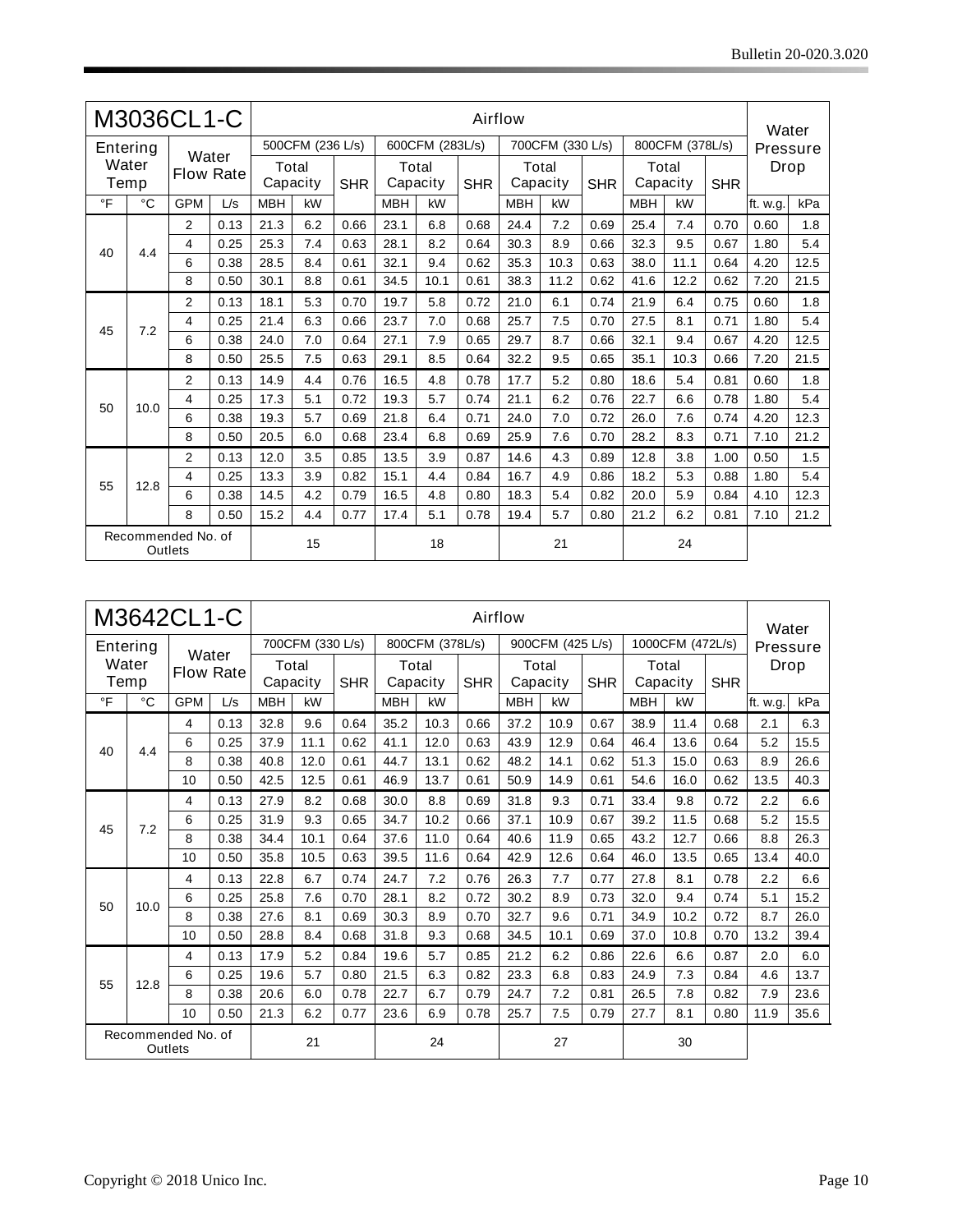|           |                                     | M4860CL1-C |                  |            |                   |            |            |       | Airflow           |                   |       |            |            |                   |            | Water    |          |
|-----------|-------------------------------------|------------|------------------|------------|-------------------|------------|------------|-------|-------------------|-------------------|-------|------------|------------|-------------------|------------|----------|----------|
|           | Entering                            |            | Water            |            | 900CFM (425 L/s)  |            |            |       | 1000CFM (472 L/s) | 1100CFM (519 L/s) |       |            |            | 1250CFM (590 L/s) |            |          | Pressure |
|           | Water<br>Temp                       |            | <b>Flow Rate</b> |            | Total<br>Capacity | <b>SHR</b> | Capacity   | Total | <b>SHR</b>        | Capacity          | Total | <b>SHR</b> |            | Total<br>Capacity | <b>SHR</b> | Drop     |          |
| $\circ$ F | °C                                  | <b>GPM</b> | L/s              | <b>MBH</b> | kW                |            | <b>MBH</b> | kW    |                   | <b>MBH</b>        | kW    |            | <b>MBH</b> | kW                |            | ft. w.g. | kPa      |
|           |                                     | 4          | 0.13             | 37.9       | 11.1              | 0.67       | 39.8       | 11.7  | 0.68              | 41.6              | 12.2  | 0.70       | 43.9       | 12.9              | 0.72       | 1.6      | 4.8      |
|           |                                     | 6          | 0.25             | 45.1       | 13.2              | 0.63       | 47.9       | 14.0  | 0.64              | 50.4              | 14.8  | 0.65       | 53.7       | 15.7              | 0.67       | 4.0      | 12.0     |
| 40        | 4.4                                 | 8          | 0.38             | 49.7       | 14.6              | 0.62       | 53.2       | 15.6  | 0.62              | 56.4              | 16.5  | 0.63       | 60.6       | 17.8              | 0.64       | 7.1      | 21.2     |
|           |                                     | 10         | 0.50             | 52.7       | 15.4              | 0.61       | 56.7       | 16.6  | 0.62              | 60.5              | 17.7  | 0.62       | 65.5       | 19.2              | 0.63       | 10.7     | 32.0     |
|           |                                     | 12         | 0.76             | 54.6       | 16.0              | 0.61       | 59.1       | 17.3  | 0.61              | 63.3              | 18.6  | 0.61       | 69.0       | 20.2              | 0.62       | 14.9     | 44.5     |
|           |                                     | 4          | 0.13             | 32.3       | 9.5               | 0.71       | 34.1       | 10.0  | 0.73              | 35.7              | 10.5  | 0.75       | 37.8       | 11.1              | 0.76       | 1.6      | 4.8      |
|           |                                     | 6          | 0.25             | 38.1       | 11.2              | 0.67       | 40.5       | 11.9  | 0.68              | 42.7              | 12.5  | 0.69       | 45.5       | 13.3              | 0.71       | 4.1      | 12.3     |
| 45        | 7.2                                 | 8          | 0.38             | 41.9       | 12.3              | 0.65       | 44.8       | 13.1  | 0.66              | 47.5              | 13.9  | 0.66       | 51.1       | 15.0              | 0.68       | 7.0      | 20.9     |
|           |                                     | 10         | 0.50             | 44.4       | 13.0              | 0.64       | 47.8       | 14.0  | 0.64              | 50.9              | 14.9  | 0.65       | 55.1       | 16.1              | 0.66       | 10.5     | 31.4     |
|           |                                     | 12         | 0.76             | 46.0       | 13.5              | 0.63       | 49.8       | 14.6  | 0.64              | 53.3              | 15.6  | 0.64       | 58.1       | 17.0              | 0.65       | 14.7     | 43.9     |
|           |                                     | 4          | 0.13             | 26.7       | 7.8               | 0.78       | 28.3       | 8.3   | 0.80              | 29.8              | 8.7   | 0.81       | 31.9       | 9.3               | 0.83       | 1.6      | 4.8      |
|           |                                     | 6          | 0.25             | 31.0       | 9.1               | 0.73       | 33.0       | 9.7   | 0.74              | 34.9              | 10.2  | 0.76       | 37.5       | 11.0              | 0.77       | 4.1      | 12.3     |
| 50        | 10.0                                | 8          | 0.38             | 33.8       | 9.9               | 0.70       | 36.2       | 10.6  | 0.71              | 38.5              | 11.3  | 0.72       | 41.5       | 12.2              | 0.74       | 6.9      | 20.6     |
|           |                                     | 10         | 0.50             | 35.7       | 10.5              | 0.69       | 38.4       | 11.3  | 0.69              | 41.0              | 12.0  | 0.70       | 44.5       | 13.0              | 0.72       | 10.4     | 31.1     |
|           |                                     | 12         | 0.76             | 37.0       | 10.8              | 0.68       | 40.0       | 11.7  | 0.68              | 42.8              | 12.5  | 0.69       | 46.7       | 13.7              | 0.70       | 14.5     | 43.3     |
|           |                                     | 4          | 0.13             | 21.4       | 6.3               | 0.87       | 22.9       | 6.7   | 0.88              | 24.3              | 7.1   | 0.89       | 26.2       | 7.7               | 0.90       | 1.7      | 5.1      |
|           |                                     | 6          | 0.25             | 23.8       | 7.0               | 0.83       | 25.6       | 7.5   | 0.84              | 27.3              | 8.0   | 0.86       | 29.7       | 8.7               | 0.87       | 4.0      | 12.0     |
| 55        | 12.8                                | 8          | 0.38             | 25.5       | 7.5               | 0.80       | 27.5       | 8.1   | 0.81              | 29.4              | 8.6   | 0.82       | 32.0       | 9.4               | 0.84       | 6.8      | 20.3     |
|           |                                     | 10         | 0.50             | 26.7       | 7.8               | 0.78       | 28.8       | 8.4   | 0.79              | 30.9              | 9.1   | 0.80       | 33.8       | 9.9               | 0.82       | 10.2     | 30.5     |
|           |                                     |            | 0.76             | 27.4       | 8.0               | 0.77       | 29.8       | 8.7   | 0.78              | 32.0              | 9.4   | 0.79       | 35.1       | 10.3              | 0.80       | 14.3     | 42.7     |
|           | 12<br>Recommended No. of<br>Outlets |            |                  |            | 27                |            |            | 30    |                   |                   | 33    |            |            | 38                |            |          |          |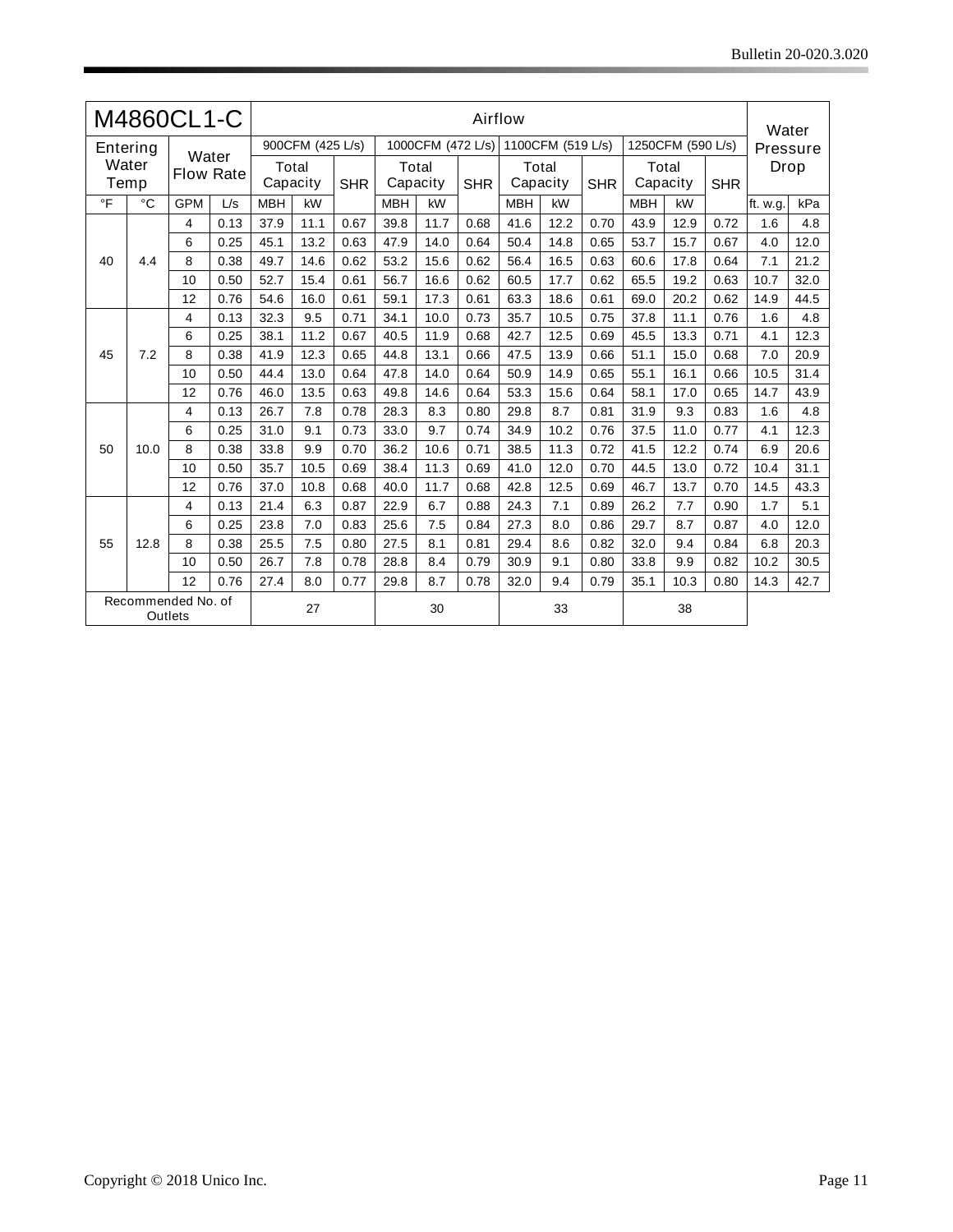#### <span id="page-11-0"></span>**CHILLED WATER COIL PERFORMANCE (HEATING MODE)**

The performance tables below are based on 80°F db/67°F wb (27°C db/19°C wb) entering air and pure water. See capacity multiplier tables for correction factors for different temperatures and glycol concentrations.

|             |               | M1218CL1-C                    |                  |            |                       |            | Airflow               |            |                       |             | Water    |
|-------------|---------------|-------------------------------|------------------|------------|-----------------------|------------|-----------------------|------------|-----------------------|-------------|----------|
|             | Entering      |                               | Water            |            | 200 (0.09)            |            | 300 (0.14)            |            | 400 (0.19)            |             | Pressure |
|             | Water<br>Temp |                               | <b>Flow Rate</b> |            | <b>Total Capacity</b> |            | <b>Total Capacity</b> |            | <b>Total Capacity</b> |             | Drop     |
| $\circ$ F   | °C            | <b>GPM</b>                    | L/s              | <b>MBH</b> | kW                    | <b>MBH</b> | kW                    | <b>MBH</b> | kW                    | ft.<br>w.g. | kPa      |
|             |               | $\overline{2}$                | (0.13)           | 7.0        | (2.1)                 | 9.6        | (2.8)                 | 11.4       | (3.4)                 | 1.1         | (3.28)   |
| 95          | (35)          | 4                             | (0.25)           | 7.0        | (2.1)                 | 10.3       | (3.0)                 | 13.0       | (3.8)                 | 4.3         | (12.84)  |
|             |               | 6                             | (0.38)           | 7.0        | (2.1)                 | 10.4       | (3.1)                 | 13.3       | (3.9)                 | 9.3         | (27.75)  |
|             |               | $\overline{2}$                | (0.13)           | 11.3       | (3.3)                 | 15.6       | (4.6)                 | 18.7       | (5.5)                 | 1.1         | (3.28)   |
| 110         | (43)          | 4                             | (0.25)           | 11.3       | (3.3)                 | 16.6       | (4.8)                 | 21.0       | (6.1)                 | 4.2         | (12.43)  |
|             |               | 6                             | (0.38)           | 11.3       | (3.3)                 | 16.7       | (4.9)                 | 21.3       | (6.2)                 | 9.2         | (27.45)  |
|             |               | 2                             | (0.13)           | 14.0       | (4.1)                 | 19.6       | (5.7)                 | 23.7       | (6.9)                 | 1.1         | (3.28)   |
| 120         | (49)          | 4                             | (0.25)           | 14.0       | (4.1)                 | 20.7       | (6.0)                 | 26.3       | (7.6)                 | 4.2         | (12.43)  |
|             |               | 6                             | (0.38)           | 14.0       | (4.1)                 | 20.9       | (6.0)                 | 26.7       | (7.7)                 | 9.1         | (27.15)  |
|             |               | $\overline{2}$                | (0.13)           | 19.7       | (5.7)                 | 27.7       | (8.1)                 | 33.6       | (9.8)                 | 1.1         | (3.28)   |
| 140         | (60)          | 4                             | (0.25)           | 19.7       | (5.7)                 | 29.2       | (8.5)                 | 37.0       | (10.7)                | 4.1         | (12.19)  |
|             |               | 6                             | (0.38)           | 19.7       | (5.7)                 | 29.3       | (8.5)                 | 37.8       | (11.1)                | 8.9         | (26.55)  |
|             |               | 2                             | (0.13)           | 25.3       | (7.4)                 | 35.9       | (10.5)                | 43.5       | (12.7)                | 1.1         | (3.28)   |
| 160         | (71)          | 4                             | (0.25)           | 25.3       | (7.4)                 | 37.6       | (10.9)                | 47.8       | (13.9)                | 4.0         | (11.98)  |
|             |               | 6                             | (0.38)           | 25.3       | (7.4)                 | 37.8       | (10.9)                | 48.6       | (14.1)                | 8.7         | (25.95)  |
|             | 2             |                               | (0.13)           | 31.2       | (9.1)                 | 44.0       | (12.9)                | 53.5       | (15.5)                | 1.1         | (3.28)   |
| (82)<br>180 |               | 4                             | (0.25)           | 31.2       | (9.1)                 | 46.0       | (13.4)                | 58.3       | (16.9)                | 3.9         | (11.60)  |
|             |               | 6                             | (0.38)           | 31.2       | (9.1)                 | 46.2       | (13.4)                | 59.5       | (17.3)                | 8.6         | (25.65)  |
|             |               | Recommended No. of<br>Outlets |                  |            | 6                     |            | 9                     |            | 12                    |             |          |

### **WARNING**

To prevent injury or damage from high temperatures, do not install floor outlets when operating in the shaded area. Discharge temperatures in this range can exceed 160°F (71°C)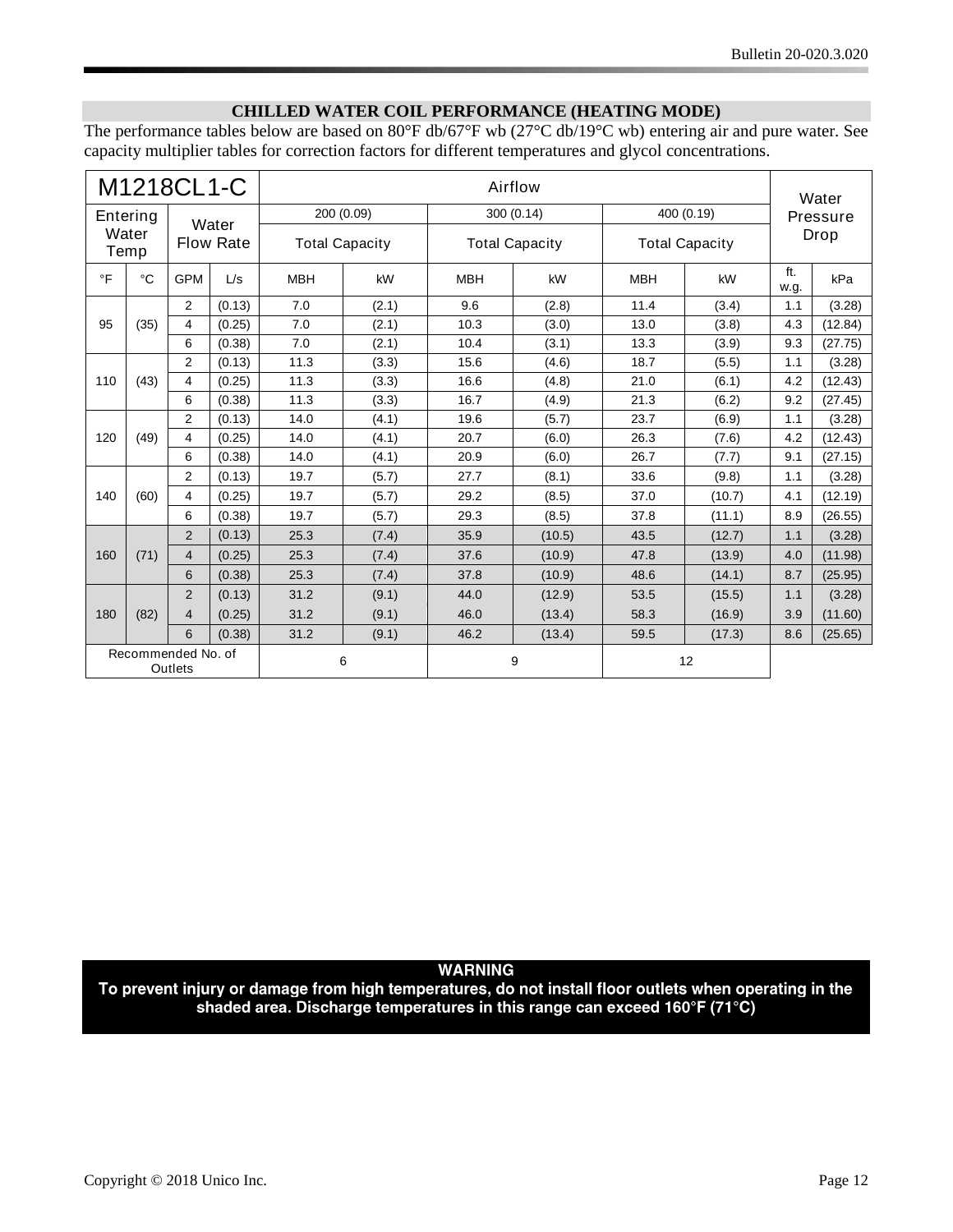| M2430CL1-C                    |      |                           | Airflow |                                           |      |                                          |      |                                           |      |                                          | Water |                  |      |
|-------------------------------|------|---------------------------|---------|-------------------------------------------|------|------------------------------------------|------|-------------------------------------------|------|------------------------------------------|-------|------------------|------|
| Entering<br>Water<br>Temp     |      | Water<br><b>Flow Rate</b> |         | 400CFM (189 L/s)<br><b>Total Capacity</b> |      | 500CFM (236L/s)<br><b>Total Capacity</b> |      | 600CFM (283 L/s)<br><b>Total Capacity</b> |      | 700CFM (330L/s)<br><b>Total Capacity</b> |       | Pressure<br>Drop |      |
|                               |      |                           |         |                                           |      |                                          |      |                                           |      |                                          |       |                  |      |
|                               |      | 2                         | 0.13    | 9.3                                       | 2.7  | 10.7                                     | 3.1  | 11.8                                      | 3.5  | 12.6                                     | 3.7   | 0.8              | 2.4  |
| 95                            | 35   | 4                         | 0.25    | 9.8                                       | 2.9  | 12.2                                     | 3.6  | 14.1                                      | 4.1  | 15.8                                     | 4.6   | 3.2              | 9.6  |
|                               |      | 6                         | 0.38    | 9.8                                       | 2.9  | 12.3                                     | 3.6  | 14.5                                      | 4.2  | 16.5                                     | 4.8   | 6.7              | 20.0 |
|                               | 43.3 | $\overline{2}$            | 0.13    | 15.2                                      | 4.5  | 17.5                                     | 5.1  | 19.4                                      | 5.7  | 20.8                                     | 6.1   | 0.8              | 2.4  |
| 110                           |      | 4                         | 0.25    | 15.7                                      | 4.6  | 19.7                                     | 5.8  | 22.7                                      | 6.7  | 25.5                                     | 7.5   | 3.1              | 9.3  |
|                               |      | 6                         | 0.38    | 15.7                                      | 4.6  | 19.7                                     | 5.8  | 23.3                                      | 6.8  | 26.5                                     | 7.8   | 6.5              | 19.4 |
|                               | 48.9 | 2                         | 0.13    | 19.2                                      | 5.6  | 22.2                                     | 6.5  | 24.6                                      | 7.2  | 26.5                                     | 7.8   | 0.8              | 2.4  |
| 120                           |      | 4                         | 0.25    | 19.7                                      | 5.8  | 24.6                                     | 7.2  | 28.5                                      | 8.4  | 31.9                                     | 9.3   | 3.0              | 9.0  |
|                               |      | 6                         | 0.38    | 19.7                                      | 5.8  | 24.6                                     | 7.2  | 29.2                                      | 8.6  | 33.2                                     | 9.7   | 6.4              | 19.1 |
|                               |      | $\overline{2}$            | 0.13    | 27.1                                      | 7.9  | 31.5                                     | 9.2  | 35.0                                      | 10.3 | 37.7                                     | 11.0  | 0.8              | 2.4  |
| 140                           | 60.0 | 4                         | 0.25    | 27.5                                      | 8.1  | 34.4                                     | 10.1 | 40.1                                      | 11.8 | 45.0                                     | 13.2  | 2.9              | 8.7  |
|                               |      | 6                         | 0.38    | 27.5                                      | 8.1  | 34.4                                     | 10.1 | 41.1                                      | 12.0 | 46.7                                     | 13.7  | 6.2              | 18.5 |
|                               |      | 2                         | 0.13    | 35.0                                      | 10.3 | 40.8                                     | 12.0 | 45.2                                      | 13.2 | 48.8                                     | 14.3  | 0.8              | 2.4  |
| 160                           | 71.1 | 4                         | 0.25    | 35.4                                      | 10.4 | 44.3                                     | 13.0 | 51.7                                      | 15.2 | 58.1                                     | 17.0  | 2.9              | 8.7  |
|                               |      | 6                         | 0.38    | 35.4                                      | 10.4 | 44.3                                     | 13.0 | 52.9                                      | 15.5 | 60.2                                     | 17.6  | 6.1              | 18.2 |
|                               |      | $\overline{2}$            | 0.13    | 43.0                                      | 12.6 | 50.0                                     | 14.7 | 55.5                                      | 16.3 | 59.9                                     | 17.6  | 0.8              | 2.4  |
| 180                           | 82.2 | $\overline{4}$            | 0.25    | 43.3                                      | 12.7 | 54.1                                     | 15.9 | 63.4                                      | 18.6 | 71.2                                     | 20.9  | 2.8              | 8.4  |
|                               |      | 6                         | 0.38    | 43.3                                      | 12.7 | 54.1                                     | 15.9 | 64.8                                      | 19.0 | 73.8                                     | 21.6  | 5.9              | 17.6 |
| Recommended No. of<br>Outlets |      |                           | 12      |                                           | 15   |                                          | 18   |                                           | 21   |                                          |       |                  |      |

WARNING<br>To prevent injury or damage from high temperatures, do not install floor outlets when operating in the<br>shaded area. Discharge temperatures in this range can exceed 160°F (71°C)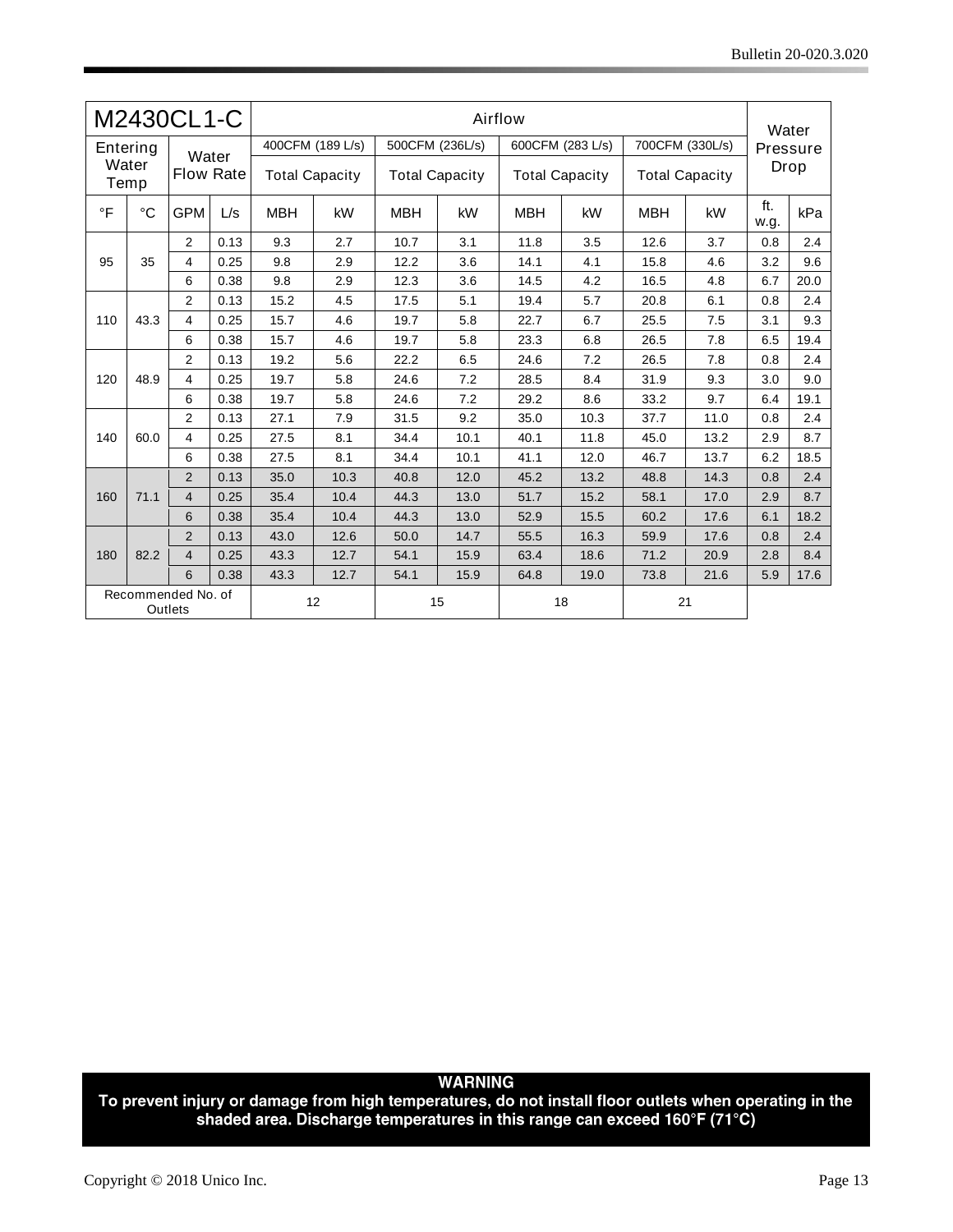| M3036CL1-C                    |             |                           |      | Airflow               |      |                       |      |                       |      |                       |      |                   |     |
|-------------------------------|-------------|---------------------------|------|-----------------------|------|-----------------------|------|-----------------------|------|-----------------------|------|-------------------|-----|
|                               | Entering    |                           |      | 500CFM (236 L/s)      |      | 600CFM (283L/s)       |      | 700CFM (330 L/s)      |      | 800CFM (378L/s)       |      | Water<br>Pressure |     |
| Water<br>Temp                 |             | Water<br><b>Flow Rate</b> |      | <b>Total Capacity</b> |      | <b>Total Capacity</b> |      | <b>Total Capacity</b> |      | <b>Total Capacity</b> |      | Drop              |     |
| $\circ$ F                     | $^{\circ}C$ | <b>GPM</b>                | L/s  | <b>MBH</b>            | kW   | <b>MBH</b>            | kW   | <b>MBH</b>            | kW   | <b>MBH</b>            | kW   | ft.<br>w.g.       | kPa |
|                               |             | $\overline{2}$            | 0.13 | 10.7                  | 3.1  | 11.7                  | 3.4  | 12.5                  | 3.7  | 13.1                  | 3.8  | 0.4               | 0.1 |
| 95                            | 35          | 4                         | 0.25 | 12.4                  | 3.6  | 14.6                  | 4.3  | 16.3                  | 4.8  | 17.9                  | 5.2  | 1.8               | 0.4 |
|                               |             | 6                         | 0.38 | 12.4                  | 3.6  | 14.9                  | 4.4  | 17.1                  | 5.0  | 19.0                  | 5.6  | 3.9               | 1.0 |
|                               |             | 8                         | 0.50 | 12.4                  | 3.6  | 14.9                  | 4.4  | 17.3                  | 5.1  | 19.4                  | 5.7  | 6.6               | 1.6 |
|                               |             | $\overline{2}$            | 0.13 | 17.5                  | 5.1  | 19.3                  | 5.6  | 20.6                  | 6.0  | 21.7                  | 6.3  | 0.4               | 0.1 |
|                               | 43.3        | 4                         | 0.25 | 19.9                  | 5.8  | 23.6                  | 6.9  | 26.5                  | 7.8  | 29.0                  | 8.5  | 1.8               | 0.4 |
| 110                           |             | 6                         | 0.38 | 19.9                  | 5.8  | 23.9                  | 7.0  | 27.5                  | 8.1  | 30.6                  | 9.0  | 3.8               | 0.9 |
|                               |             | 8                         | 0.50 | 19.9                  | 5.8  | 23.9                  | 7.0  | 27.8                  | 8.1  | 31.1                  | 9.1  | 6.5               | 1.6 |
|                               | 48.9        | $\overline{2}$            | 0.13 | 22.3                  | 6.5  | 24.5                  | 7.2  | 26.3                  | 7.7  | 27.6                  | 8.1  | 0.4               | 0.1 |
| 120                           |             | $\overline{4}$            | 0.25 | 24.8                  | 7.3  | 29.5                  | 8.7  | 33.2                  | 9.7  | 36.4                  | 10.7 | 1.8               | 0.4 |
|                               |             | 6                         | 0.38 | 24.8                  | 7.3  | 29.8                  | 8.7  | 34.4                  | 10.1 | 38.3                  | 11.2 | 3.7               | 0.9 |
|                               |             | 8                         | 0.50 | 24.8                  | 7.3  | 29.8                  | 8.7  | 34.8                  | 10.2 | 39.0                  | 11.4 | 6.4               | 1.6 |
|                               | 60.0        | $\overline{2}$            | 0.13 | 32.2                  | 9.4  | 35.5                  | 10.4 | 38.1                  | 11.2 | 31.8                  | 9.3  | 0.4               | 0.1 |
| 140                           |             | $\overline{4}$            | 0.25 | 34.8                  | 10.2 | 41.6                  | 12.2 | 46.7                  | 13.7 | 51.3                  | 15.0 | 1.7               | 0.3 |
|                               |             | 6                         | 0.38 | 34.8                  | 10.2 | 41.7                  | 12.2 | 48.4                  | 14.2 | 53.9                  | 15.8 | 3.7               | 0.9 |
|                               |             | 8                         | 0.50 | 34.8                  | 10.2 | 41.7                  | 12.2 | 48.7                  | 14.3 | 54.8                  | 16.1 | 6.3               | 1.5 |
|                               |             | 2                         | 0.13 | 42.2                  | 12.4 | 46.9                  | 13.7 | 50.5                  | 14.8 | 53.2                  | 15.6 | 0.5               | 0.1 |
|                               |             | $\overline{4}$            | 0.25 | 44.7                  | 13.1 | 53.6                  | 15.7 | 60.3                  | 17.7 | 66.2                  | 19.4 | 1.7               | 0.4 |
| 160                           | 71.1        | 6                         | 0.38 | 44.7                  | 13.1 | 53.7                  | 15.7 | 62.4                  | 18.3 | 69.5                  | 20.4 | 3.6               | 0.9 |
|                               |             | 8                         | 0.50 | 44.7                  | 13.1 | 53.7                  | 15.7 | 62.6                  | 18.3 | 70.6                  | 20.7 | 6.1               | 1.5 |
|                               |             | 2                         | 0.13 | 51.9                  | 15.2 | 57.6                  | 16.9 | 62.1                  | 18.2 | 65.5                  | 19.2 | 0.5               | 0.1 |
|                               |             | $\overline{4}$            | 0.25 | 54.7                  | 16.0 | 65.6                  | 19.2 | 74.0                  | 21.7 | 81.3                  | 23.8 | 1.6               | 0.4 |
| 180                           | 82.2        | 6                         | 0.38 | 54.7                  | 16.0 | 65.6                  | 19.2 | 76.5                  | 22.4 | 85.2                  | 25.0 | 3.5               | 0.9 |
|                               |             | 8                         | 0.50 | 54.7                  | 16.0 | 65.6                  | 19.2 | 76.5                  | 22.4 | 86.5                  | 25.4 | 6.0               | 1.5 |
| Recommended No. of<br>Outlets |             |                           | 15   |                       | 18   |                       | 21   |                       | 24   |                       |      |                   |     |

**WARNING** 

To prevent injury or damage from high temperatures, do not install floor outlets when operating in the<br>shaded area. Discharge temperatures in this range can exceed 160°F (71°C)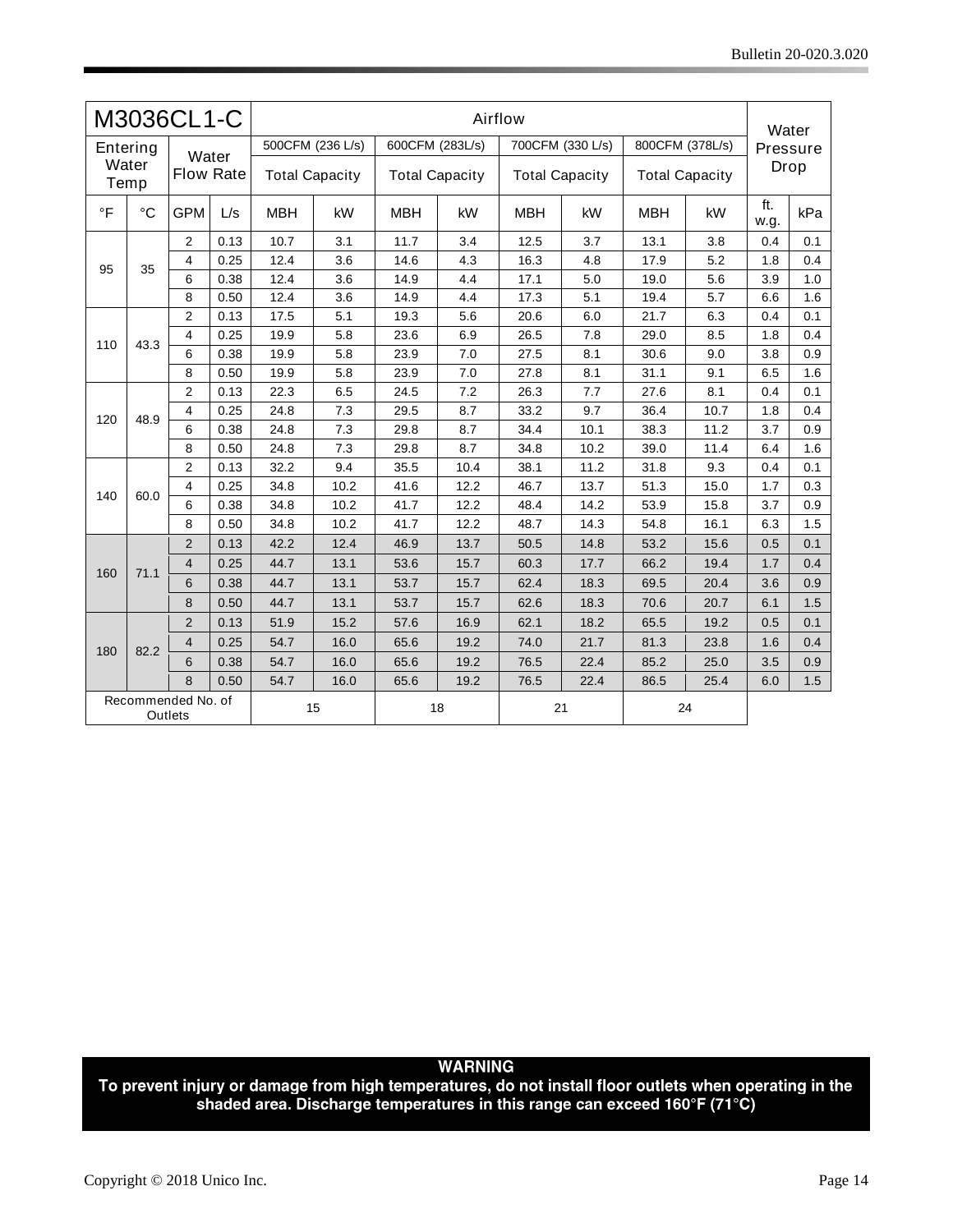| M3642CL1-C                    |             |                           |      | Airflow               |      |                       |      |                       |      |                       |      | Water            |      |
|-------------------------------|-------------|---------------------------|------|-----------------------|------|-----------------------|------|-----------------------|------|-----------------------|------|------------------|------|
| Entering<br>Water<br>Temp     |             | Water<br><b>Flow Rate</b> |      | 700CFM (330 L/s)      |      | 800CFM (378L/s)       |      | 900CFM (425 L/s)      |      | 1000CFM (472L/s)      |      | Pressure<br>Drop |      |
|                               |             |                           |      | <b>Total Capacity</b> |      | <b>Total Capacity</b> |      | <b>Total Capacity</b> |      | <b>Total Capacity</b> |      |                  |      |
| $\circ$ F                     | $^{\circ}C$ | <b>GPM</b>                | L/s  | <b>MBH</b>            | kW   | <b>MBH</b>            | kW   | <b>MBH</b>            | kW   | <b>MBH</b>            | kW   | ft.<br>w.g.      | kPa  |
|                               |             | 4                         | 0.25 | 17.2                  | 5.0  | 19.0                  | 5.6  | 20.5                  | 6.0  | 21.9                  | 6.4  | 2.2              | 6.6  |
| 95                            | 35          | 6                         | 0.38 | 17.2                  | 5.0  | 19.7                  | 5.8  | 21.8                  | 6.4  | 23.6                  | 6.9  | 4.7              | 14.0 |
|                               |             | 8                         | 0.50 | 17.2                  | 5.0  | 19.7                  | 5.8  | 22.1                  | 6.5  | 24.2                  | 7.1  | 8.0              | 23.9 |
|                               |             | 4                         | 0.25 | 27.5                  | 8.1  | 30.6                  | 9.0  | 33.1                  | 9.7  | 35.4                  | 10.4 | 2.2              | 6.6  |
| 110                           | 43.3        | 6                         | 0.38 | 27.5                  | 8.1  | 31.5                  | 9.2  | 35.0                  | 10.3 | 37.9                  | 11.1 | 4.6              | 13.7 |
|                               |             | 8                         | 0.50 | 27.5                  | 8.1  | 31.5                  | 9.2  | 35.4                  | 10.4 | 38.8                  | 11.4 | 7.8              | 23.3 |
|                               | 48.9        | 4                         | 0.25 | 34.4                  | 10.1 | 38.3                  | 11.2 | 41.6                  | 12.2 | 44.4                  | 13.0 | 2.1              | 6.3  |
| 120                           |             | 6                         | 0.38 | 34.4                  | 10.1 | 39.4                  | 11.5 | 43.8                  | 12.8 | 47.6                  | 14.0 | 4.5              | 13.4 |
|                               |             | 8                         | 0.50 | 34.4                  | 10.1 | 39.4                  | 11.5 | 44.3                  | 13.0 | 48.6                  | 14.2 | 7.7              | 23.0 |
|                               | 60.0        | 4                         | 0.25 | 48.2                  | 14.1 | 53.9                  | 15.8 | 58.5                  | 17.1 | 62.6                  | 18.3 | 2.1              | 6.3  |
| 140                           |             | 6                         | 0.38 | 48.2                  | 14.1 | 55.1                  | 16.1 | 61.6                  | 18.1 | 66.9                  | 19.6 | 4.4              | 13.1 |
|                               |             | 8                         | 0.50 | 48.2                  | 14.1 | 55.1                  | 16.1 | 62.0                  | 18.2 | 68.3                  | 20.0 | 7.5              | 22.4 |
|                               |             | $\overline{4}$            | 0.25 | 62.0                  | 18.2 | 69.6                  | 20.4 | 75.5                  | 22.1 | 80.8                  | 23.7 | 2.0              | 6.0  |
| 160                           | 71.1        | 6                         | 0.38 | 62.0                  | 18.2 | 70.8                  | 20.7 | 79.5                  | 23.3 | 86.3                  | 25.3 | 4.3              | 12.8 |
|                               |             | 8                         | 0.50 | 62.0                  | 18.2 | 70.8                  | 20.7 | 79.7                  | 23.4 | 88.1                  | 25.8 | 7.3              | 21.8 |
|                               |             | $\overline{4}$            | 0.25 | 75.7                  | 22.2 | 85.3                  | 25.0 | 92.6                  | 27.1 | 99.1                  | 29.0 | 2.0              | 6.0  |
| 180                           | 82.2        | 6                         | 0.38 | 75.7                  | 22.2 | 86.6                  | 25.4 | 97.4                  | 28.5 | 105.7                 | 31.0 | 4.2              | 12.5 |
|                               |             | 8                         | 0.50 | 75.7                  | 22.2 | 86.6                  | 25.4 | 97.4                  | 28.5 | 107.9                 | 31.6 | 7.1              | 21.2 |
| Recommended No. of<br>Outlets |             |                           | 21   |                       | 24   |                       | 27   |                       | 30   |                       |      |                  |      |

WARNING<br>To prevent injury or damage from high temperatures, do not install floor outlets when operating in the<br>shaded area. Discharge temperatures in this range can exceed 160°F (71°C)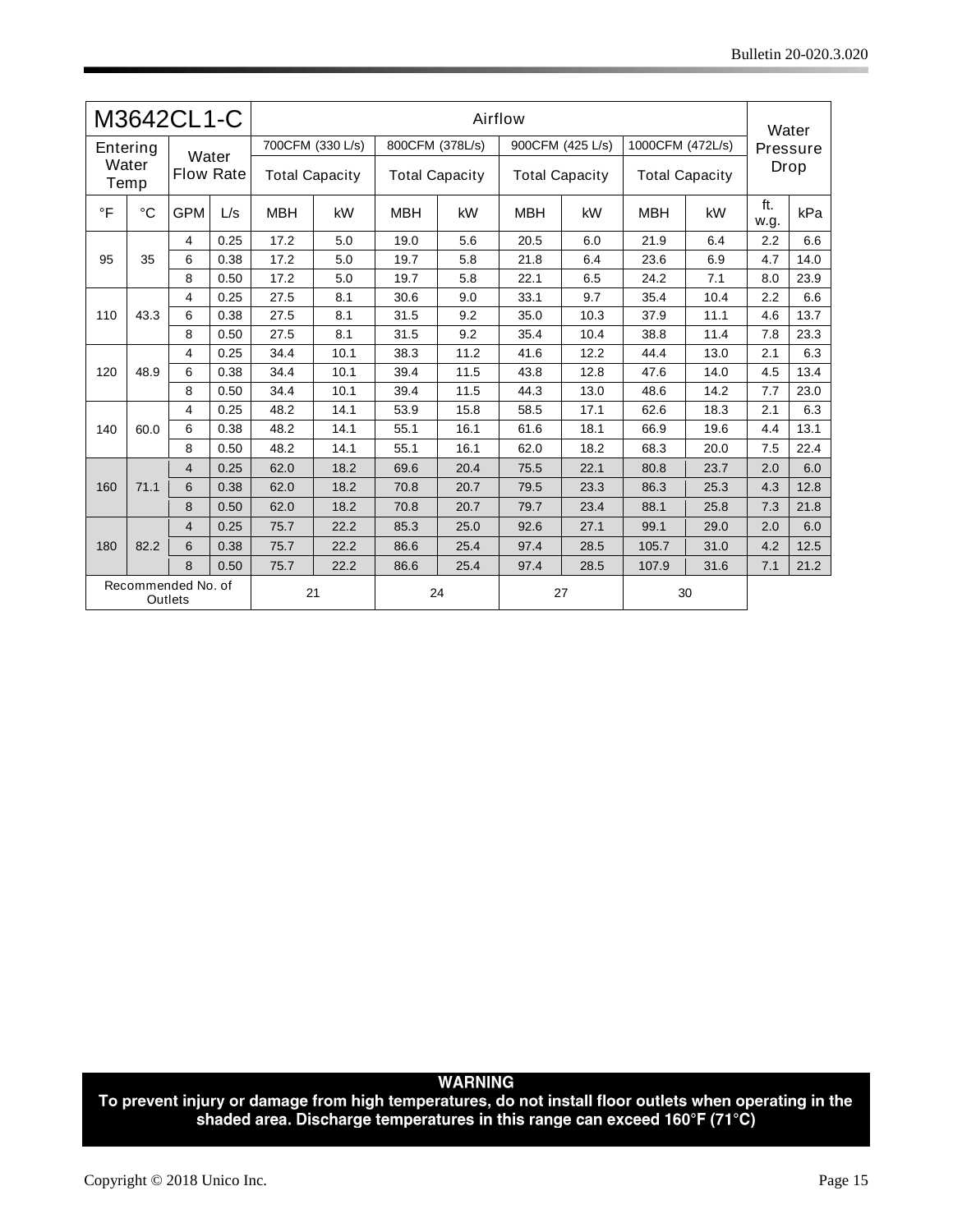| M4860CL1-C                    |             |                           | Airflow |                       |                  |                       |                                        |                       |                   |                       | Water    |             |      |
|-------------------------------|-------------|---------------------------|---------|-----------------------|------------------|-----------------------|----------------------------------------|-----------------------|-------------------|-----------------------|----------|-------------|------|
|                               | Entering    |                           |         |                       | 900CFM (425 L/s) |                       | 1000CFM (472 L/s)<br>1100CFM (519 L/s) |                       | 1250CFM (590 L/s) |                       | Pressure |             |      |
| Water<br>Temp                 |             | Water<br><b>Flow Rate</b> |         | <b>Total Capacity</b> |                  | <b>Total Capacity</b> |                                        | <b>Total Capacity</b> |                   | <b>Total Capacity</b> |          | Drop        |      |
| $\circ$ F                     | $^{\circ}C$ | <b>GPM</b>                | L/s     | <b>MBH</b>            | kW               | <b>MBH</b>            | kW                                     | <b>MBH</b>            | kW                | <b>MBH</b>            | kW       | ft.<br>w.g. | kPa  |
|                               |             | 4                         | 0.25    | 20.3                  | 5.9              | 21.8                  | 6.4                                    | 23.1                  | 6.8               | 24.8                  | 7.3      | 1.8         | 5.4  |
| 95                            | 35          | 6                         | 0.38    | 21.9                  | 6.4              | 23.8                  | 7.0                                    | 25.6                  | 7.5               | 28.1                  | 8.2      | 3.7         | 11.1 |
|                               |             | 8                         | 0.50    | 22.1                  | 6.5              | 24.5                  | 7.2                                    | 26.6                  | 7.8               | 29.5                  | 8.6      | 6.2         | 18.5 |
|                               |             | 10                        | 0.63    | 22.1                  | 6.5              | 24.6                  | 7.2                                    | 27.0                  | 7.9               | 30.1                  | 8.8      | 9.4         | 28.1 |
|                               |             | 4                         | 0.25    | 33.0                  | 9.7              | 35.4                  | 10.4                                   | 37.5                  | 11.0              | 40.3                  | 11.8     | 1.7         | 5.1  |
|                               | 43.3        | 6                         | 0.38    | 35.1                  | 10.3             | 38.2                  | 11.2                                   | 41.2                  | 12.1              | 45.2                  | 13.2     | 3.6         | 10.8 |
| 110                           |             | 8                         | 0.50    | 35.4                  | 10.4             | 39.3                  | 11.5                                   | 42.6                  | 12.5              | 47.3                  | 13.9     | 6.1         | 18.2 |
|                               |             | 10                        | 0.63    | 35.4                  | 10.4             | 39.4                  | 11.5                                   | 43.2                  | 12.7              | 48.3                  | 14.2     | 9.1         | 27.2 |
|                               | 48.9        | 4                         | 0.25    | 41.3                  | 12.1             | 44.3                  | 13.0                                   | 47.0                  | 13.8              | 50.5                  | 14.8     | 1.7         | 5.1  |
| 120                           |             | 6                         | 0.38    | 43.9                  | 12.9             | 47.9                  | 14.0                                   | 51.6                  | 15.1              | 56.6                  | 16.6     | 3.5         | 10.5 |
|                               |             | 8                         | 0.50    | 44.3                  | 13.0             | 49.1                  | 14.4                                   | 53.3                  | 15.6              | 59.2                  | 17.3     | 6.0         | 17.9 |
|                               |             | 10                        | 0.63    | 44.3                  | 13.0             | 49.2                  | 14.4                                   | 54.1                  | 15.9              | 60.4                  | 17.7     | 9.0         | 26.9 |
|                               |             | 4                         | 0.25    | 58.0                  | 17.0             | 62.3                  | 18.3                                   | 66.1                  | 19.4              | 71.0                  | 20.8     | 1.6         | 4.8  |
| 140                           |             | 6                         | 0.38    | 61.6                  | 18.1             | 67.2                  | 19.7                                   | 72.4                  | 21.2              | 79.5                  | 23.3     | 3.4         | 10.2 |
|                               | 60.0        | 8                         | 0.50    | 62.0                  | 18.2             | 68.9                  | 20.2                                   | 74.8                  | 21.9              | 83.1                  | 24.4     | 5.8         | 17.3 |
|                               |             | 10                        | 0.63    | 62.0                  | 18.2             | 68.9                  | 20.2                                   | 75.7                  | 22.2              | 84.8                  | 24.9     | 8.7         | 26.0 |
|                               |             | $\overline{4}$            | 0.25    | 74.7                  | 21.9             | 80.2                  | 23.5                                   | 85.2                  | 25.0              | 91.6                  | 26.8     | 1.6         | 4.8  |
|                               |             | 6                         | 0.38    | 79.3                  | 23.2             | 86.5                  | 25.4                                   | 93.3                  | 27.3              | 102.5                 | 30.0     | 3.3         | 9.9  |
| 160                           | 71.1        | 8                         | 0.50    | 79.7                  | 23.4             | 88.5                  | 25.9                                   | 96.4                  | 28.3              | 107.1                 | 31.4     | 5.6         | 16.7 |
|                               |             | 10                        | 0.63    | 79.7                  | 23.4             | 88.5                  | 25.9                                   | 94.7                  | 27.8              | 109.2                 | 32.0     | 8.4         | 25.1 |
|                               |             | $\overline{4}$            | 0.25    | 91.4                  | 26.8             | 98.2                  | 28.8                                   | 104.3                 | 30.6              | 112.2                 | 32.9     | 1.5         | 4.5  |
|                               |             | 6                         | 0.38    | 97.1                  | 28.5             | 106.0                 | 31.1                                   | 114.2                 | 33.5              | 125.5                 | 36.8     | 3.2         | 9.6  |
| 180                           | 82.2        | 8                         | 0.50    | 97.4                  | 28.5             | 108.2                 | 31.7                                   | 117.9                 | 34.6              | 131.1                 | 38.4     | 5.4         | 16.1 |
|                               |             | 10                        | 0.63    | 97.4                  | 28.5             | 108.2                 | 31.7                                   | 119.0                 | 34.9              | 133.6                 | 39.2     | 8.2         | 24.5 |
| Recommended No. of<br>Outlets |             |                           | 27      |                       | 30               |                       | 33                                     |                       | 38                |                       |          |             |      |

## **WARNING**

To prevent injury or damage from high temperatures, do not install floor outlets when operating in the shaded area. Discharge temperatures in this range can exceed 160°F (71°C)